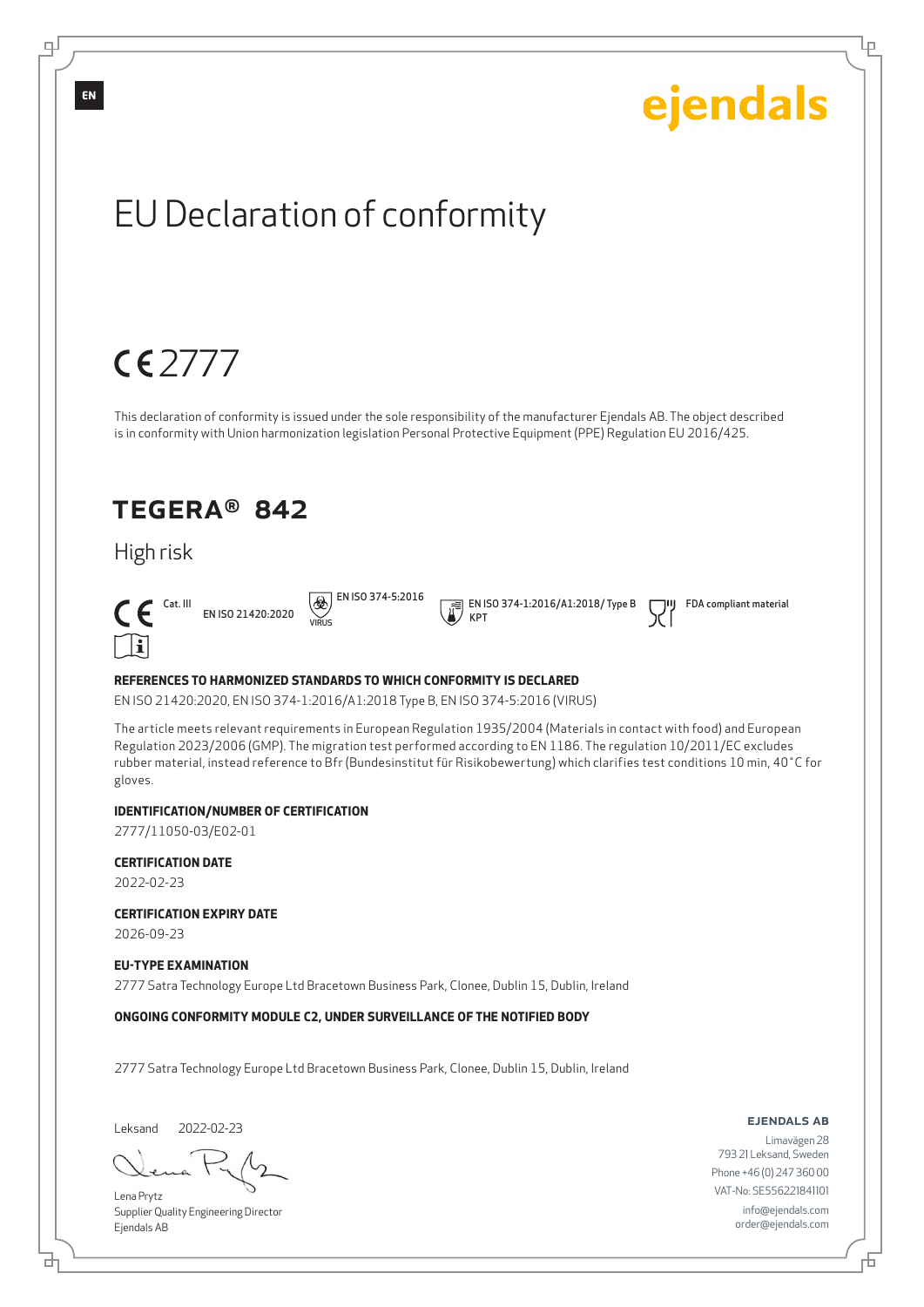### ejendals **SV**EU-försäkran om överensstämmelse 2777 Denna försäkran om överensstämmelse utfärdas på eget ansvar av tillverkaren Ejendals AB. Föremålet för försäkran överensstämmer med EU-harmoniserad lagstiftning för personlig skyddsutrustning (PPE), EU-förordning 2016/425. TEGERA® 842 Hög risk  $\circledR$  EN ISO 374-5:2016 EN ISO 374-1:2016/A1:2018/ Type B FDA compliant material  $\epsilon$ EN ISO 21420:2020 KPT VIRUS  $\Box$ il **HÄNVISNINGAR TILL DE HARMONISERADE STANDARDER SOM AVSES MED FÖRSÄKRAN OM ÖVERENSSTÄMMELSE** EN ISO 21420:2020, EN ISO 374-1:2016/A1:2018 Type B, EN ISO 374-5:2016 (VIRUS) Artikeln uppfyller relevanta krav i EU-förordning 1935/2004 (Material i kontakt med livsmedel) och EU-förordning 2023/2006 (GMP). Migrationstestet utfört enligt EN 1186. Gummimaterial omfattas inte av EU-fördordning 10/2011, istället refereras det till Bfr (Bundesinstitu für Riskiobewertung) som anger testförhållandena 10 min, 40 ˚C för handskar. **IDENTIFIERING/CERTIFIKATSNUMMER** 2777/11050-03/E02-01 **CERTIFIERINGSDATUM** 2022-02-23 **CERTIFIERINGENS UTGÅNGSDATUM** 2026-09-23 **EU-TYPKONTROLL** 2777 Satra Technology Europe Ltd Bracetown Business Park, Clonee, Dublin 15, Dublin, Ireland

**LÖPANDE ÖVERENSSTÄMMELSE ENLIGT MODUL C2, UNDER ÖVERVAKNING AV DET ANMÄLDA ORGANET**

2777 Satra Technology Europe Ltd Bracetown Business Park, Clonee, Dublin 15, Dublin, Ireland

Leksand 2022-02-23

브

டி

Lena Prytz Supplier Quality Engineering Director Ejendals AB

ejendals ab

Б

Lр

Limavägen 28 793 21 Leksand, Sweden Phone +46 (0) 247 360 00 VAT-No: SE556221841101 info@ejendals.com order@ejendals.com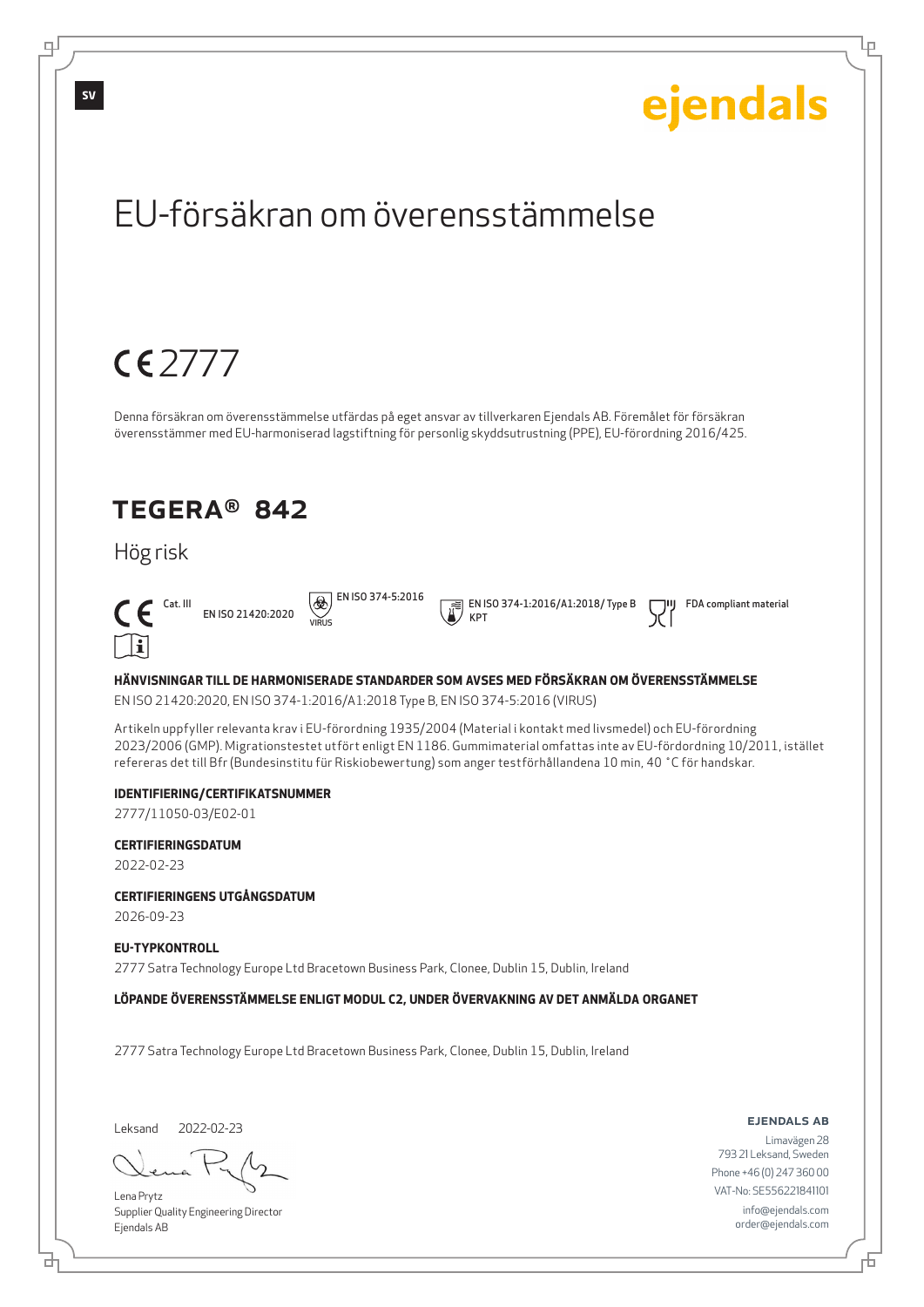### ejendals **DA**EF-erklæringen om overensstemmelse 2777 Denne overensstemmelseserklæring udstedes alene på Ejendal AB ansvar. De produkt, der er beskrevet er i overensstemmelse med Europa-Parlamentets og Rådets forordning (EU) 2016/425 2016 om personlige værnemidler. TEGERA® 842 Høj risiko  $\Theta$  EN ISO 374-5:2016 EN ISO 374-1:2016/A1:2018/ Type B FDA compliant material  $\epsilon$ EN ISO 21420:2020 KPT VIRUS  $\Box$ i **HENVISNINGER TIL DE HARMONISEREDE STANDARDER TIL HVILKE OVERENSSTEMMELSE ER ERKLÆRET** EN ISO 21420:2020, EN ISO 374-1:2016/A1:2018 Type B, EN ISO 374-5:2016 (VIRUS) Produktet opfylder relevante krav i Europa-Parlamentets og Rådets forordning nr. 1935/2004; kommissionens forordning (EF) nr. 2023/2006. om god fremstillingsmæssig praksis for materialer og genstande bestemt til kontakt med fødevarer. Prøvningsbetingelser af total migration er udført i henhold til EN1186. Forordning 10/2011/EC udelukker gummimateriale, i stedet reference til Bfr (Bundesinstitut für Risikobewertung), der afklarer prøvningsbetingelserne 10 min., 40 ˚C for handsker. **IDENTIFIKATION/CERTIFICERINGSNUMMER** 2777/11050-03/E02-01 **CERTIFICERINGSDATO** 2022-02-23

**UDLØB PÅ CERTIFICERING**

2026-09-23

ᆗ

**EU-TYPEAFPRØVNING**

2777 Satra Technology Europe Ltd Bracetown Business Park, Clonee, Dublin 15, Dublin, Ireland

**IGANGVÆRENDE OVERENSSTEMMELSESMODUL C2, UNDER UNDER OVERVÅGNING AF DET BEMYNDIGEDE ORGAN**

2777 Satra Technology Europe Ltd Bracetown Business Park, Clonee, Dublin 15, Dublin, Ireland

Leksand 2022-02-23

б

Lena Prytz Supplier Quality Engineering Director Ejendals AB

ejendals ab

Lр

Limavägen 28 793 21 Leksand, Sweden Phone +46 (0) 247 360 00 VAT-No: SE556221841101 info@ejendals.com order@ejendals.com

Б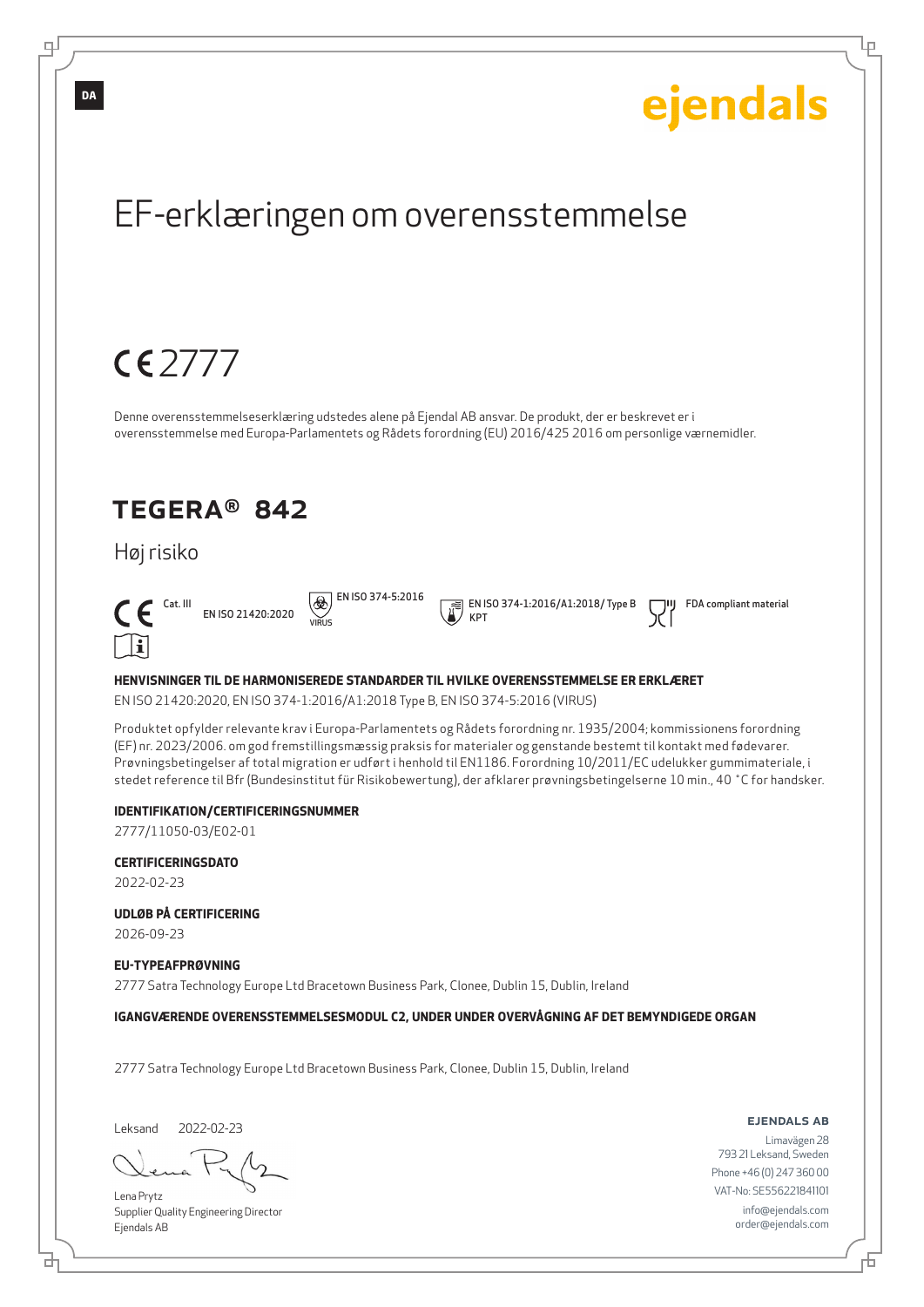Lр

## EU-asetuksen Vaatimustenmukaisuusvakuutus

## $CE$

Valmistaja Ejendals AB antaa tämän vaatimustenmukaisuusvakuutuksen omalla vastuullaan. Kuvattu vakuutuksen kohde täyttää Euroopan unionin yhdenmukaistamislainsäädännössä henkilösuojaimia koskevan asetuksen EU 2016/425 vaatimukset.

### TEGERA® 842

### Suuri riski



EN ISO 21420:2020 VIRUS

 $\Theta$  EN ISO 374-5:2016

 EN ISO 374-1:2016/A1:2018/ Type B KPT

FDA compliant material

#### **VIITTAUKSET YHDENMUKAISTETTUIHIN STANDARDEIHIN, JOITA VAATIMUSTENMUKAISUUSVAKUUTUS KOSKEE**

EN ISO 21420:2020, EN ISO 374-1:2016/A1:2018 Type B, EN ISO 374-5:2016 (VIRUS)

Tuote täyttää Euroopan unionin asetuksen 1935/2004 (elintarvikkeiden kanssa kosketuksiin joutuvat materiaalit) ja Euroopan unionin asetuksen 2023/2006 (GMP) vaatimukset. Migraatiotestaus on tehty EN 1186 -standardin mukaisesti. Asetus 10/2011/EU ei koske kumimateriaalia, vaan siinä viitataan suositukseen (Bundesinstitut für Risikobewertung), jossa käsineiden testausolosuhteet ovat 10 minuuttia ja 40 ˚C.

#### **SERTIFIKAATIN NUMERO**

2777/11050-03/E02-01

#### **SERTIFIOINTIPÄIVÄMÄÄRÄ**

2022-02-23

#### **SERTIFIKAATIN VIIMEINEN VOIMASSAOLOPÄIVÄ**

2026-09-23

#### **EU-TYYPPITARKASTUS**

2777 Satra Technology Europe Ltd Bracetown Business Park, Clonee, Dublin 15, Dublin, Ireland

#### **MENEILLÄÄN OLEVA VAATIMUSTENMUKAISUUSMODUULI C2, ILMOITETUN LAITOKSEN VALVONNASSA**

2777 Satra Technology Europe Ltd Bracetown Business Park, Clonee, Dublin 15, Dublin, Ireland

Leksand 2022-02-23

Lena Prytz Supplier Quality Engineering Director Ejendals AB

ejendals ab

Limavägen 28 793 21 Leksand, Sweden Phone +46 (0) 247 360 00 VAT-No: SE556221841101 info@ejendals.com order@ejendals.com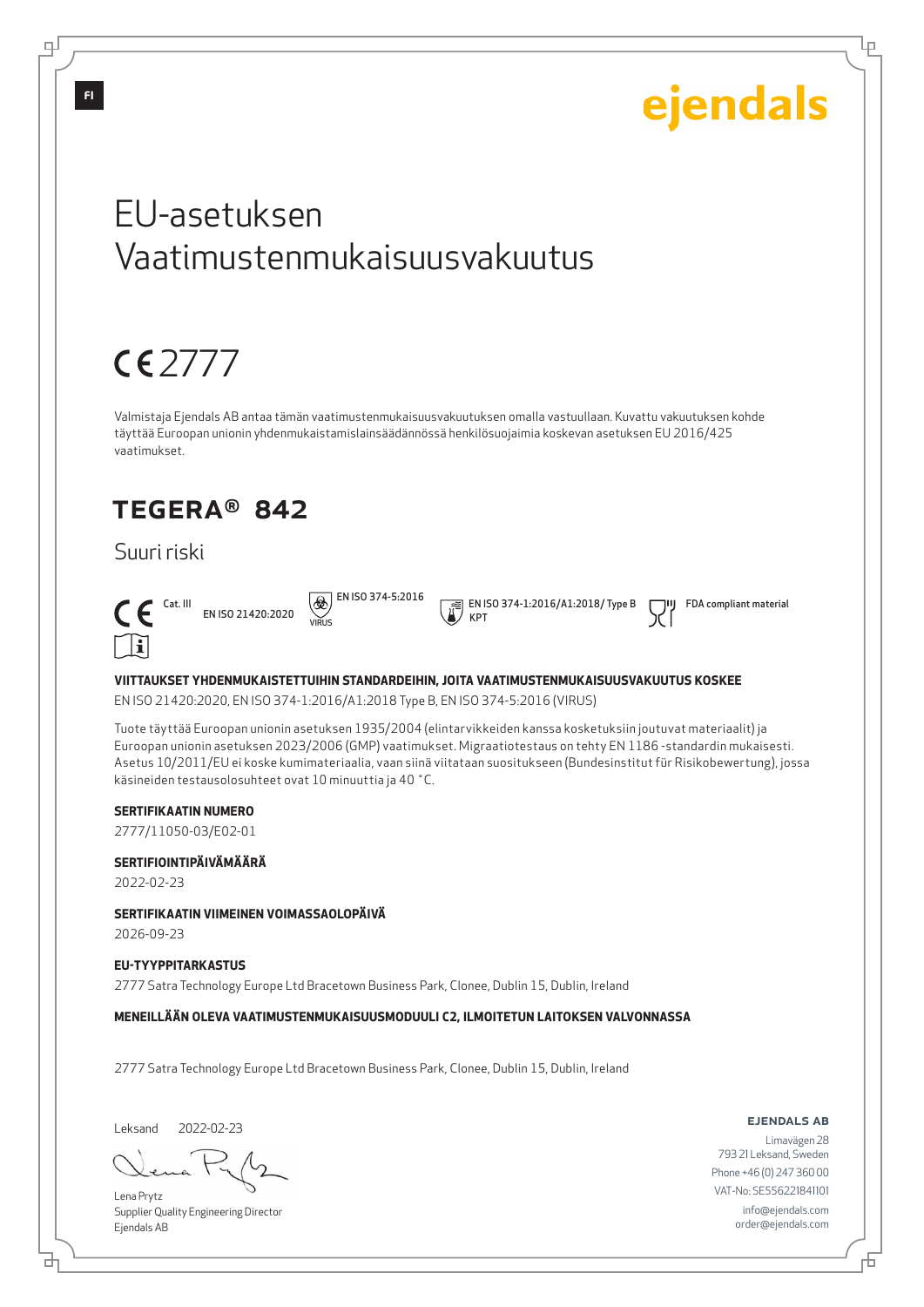Lр

## Déclaration de conformité de l'Union Européenne

## 2777

La présente déclaration de conformité est établie sous la seule responsabilité du fabricant, Ejendals AB. L'objet décrit est conforme à la Règlementation 2016/425 de l'Union Européenne sur l'harmonisation des législations de l'Union Européenne relatives aux équipements de protection individuelle (EPI).

### TEGERA® 842

### Risque élevé



EN ISO 21420:2020 VIRUS

 $\circledR$  EN ISO 374-5:2016

 EN ISO 374-1:2016/A1:2018/ Type B KPT

FDA compliant material

#### **RÉFÉRENCES AUX NORMES HARMONISÉES PAR RAPPORT AUXQUELLES LA CONFORMITÉ EST DÉCLARÉE**

EN ISO 21420:2020, EN ISO 374-1:2016/A1:2018 Type B, EN ISO 374-5:2016 (VIRUS)

Cet article satisfait les exigences de la Règlementation européenne 1935/2004 (matériaux en contact avec les denrées alimentaires) et de la règlementation européenne 2023/2006 (GMP). Le test de migration a été effectué conformément à la norme EN 1186. La règlementation 10/2011/CE exclut le caoutchouc, se référer plutôt au Bfr (Bundesinstitut für Risikobewertung) qui précise les conditions du test : 10 minutes, 40 °C pour les gants.

#### **IDENTIFICATION/NUMÉRO DE CERTIFICATION**

2777/11050-03/E02-01

#### **DATE DE CERTIFICATION**

2022-02-23

**DATE D'EXPIRATION DU CERTIFICAT**

2026-09-23

#### **EXAMEN UE DE TYPE**

2777 Satra Technology Europe Ltd Bracetown Business Park, Clonee, Dublin 15, Dublin, Ireland

**MODULE DE CONFORMITÉ C2 EN COURS, SOUS LA SURVEILLANCE D'UN ORGANISME NOTIFIÉ**

2777 Satra Technology Europe Ltd Bracetown Business Park, Clonee, Dublin 15, Dublin, Ireland

Leksand 2022-02-23

Lena Prytz Supplier Quality Engineering Director Ejendals AB

#### ejendals ab

Limavägen 28 793 21 Leksand, Sweden Phone +46 (0) 247 360 00 VAT-No: SE556221841101 info@ejendals.com order@ejendals.com

டி

**FR**

б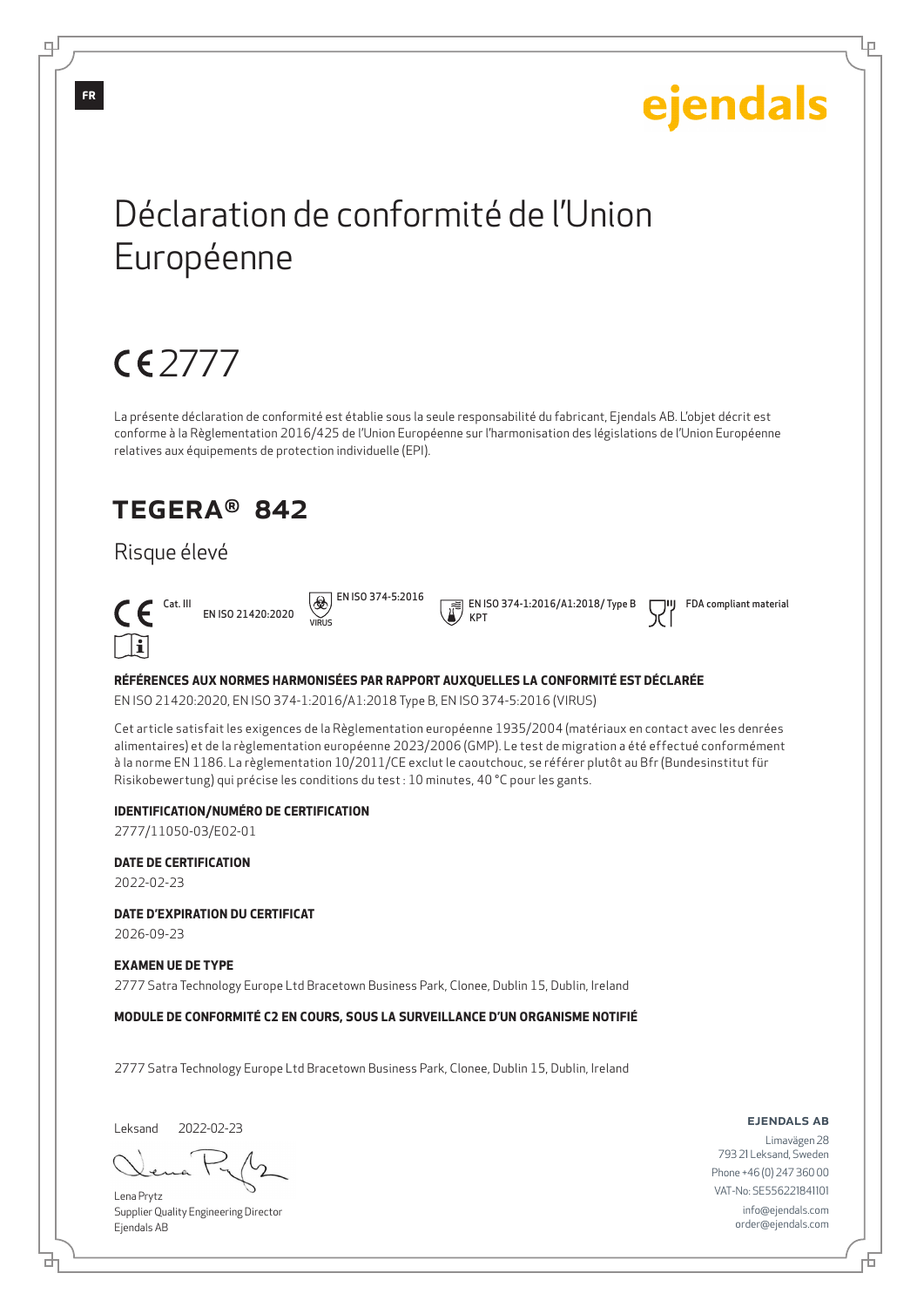## ejendals EU-Konformitätserklärung 2777 Diese Konformitätserklärung wurde unter der alleinigen Verantwortung des Herstellers Ejendals AB ausgestellt. Das beschriebene Objekt stimmt mit den Harmonisierungsrechtsvorschriften zu persönlicher Schutzausrüstung (PSA) Verordnung EU 2016/425 überein. TEGERA® 842 Hohes Risiko  $\circledR$  EN ISO 374-5:2016 EN ISO 374-1:2016/A1:2018/ Type B FDA compliant material  $\epsilon$ EN ISO 21420:2020 KPT VIRUS  $\mathsf{r}$ **VERWEIST AUF HARMONISIERTE NORMEN, FÜR DIE KONFORMITÄT ERKLÄRT WIRD** EN ISO 21420:2020, EN ISO 374-1:2016/A1:2018 Type B, EN ISO 374-5:2016 (VIRUS)

Der Artikel entspricht den maßgeblichen Anforderungen der Verordnung (EG) 1935/2004 (Lebensmittelkontaktmaterialien) und der Verordnung (EG) 2023/2006 (gute Herstellungspraxis). Die Migrationsprüfung wurde gemäß EN 1186 durchgeführt. Die Verordnung 10/2011/EU schließt Gummi aus, stattdessen Verweis auf Bfr (Bundesinstitut für Risikobewertung), das Testbedingungen 10 min. 40°C für Handschuhe präzisiert.

#### **KENNZEICHNUNG/ZERTIFIZIERUNGSNUMMER**

2777/11050-03/E02-01

#### **DATUM DER ZERTIFIZIERUNG**

2022-02-23

#### **ABLAUFDATUM DES ZERTIFIKATES**

2026-09-23

#### **EG-BAUMUSTERPRÜFUNG**

2777 Satra Technology Europe Ltd Bracetown Business Park, Clonee, Dublin 15, Dublin, Ireland

#### **FORTDAUERNDE KONFORMITÄT MODUL C2, UNTER AUFSICHT DER BENANNTEN STELLE**

2777 Satra Technology Europe Ltd Bracetown Business Park, Clonee, Dublin 15, Dublin, Ireland

Leksand 2022-02-23

브

Lena Prytz Supplier Quality Engineering Director Ejendals AB

#### ejendals ab

Limavägen 28 793 21 Leksand, Sweden Phone +46 (0) 247 360 00 VAT-No: SE556221841101 info@ejendals.com order@ejendals.com

**DE**

டி

Lр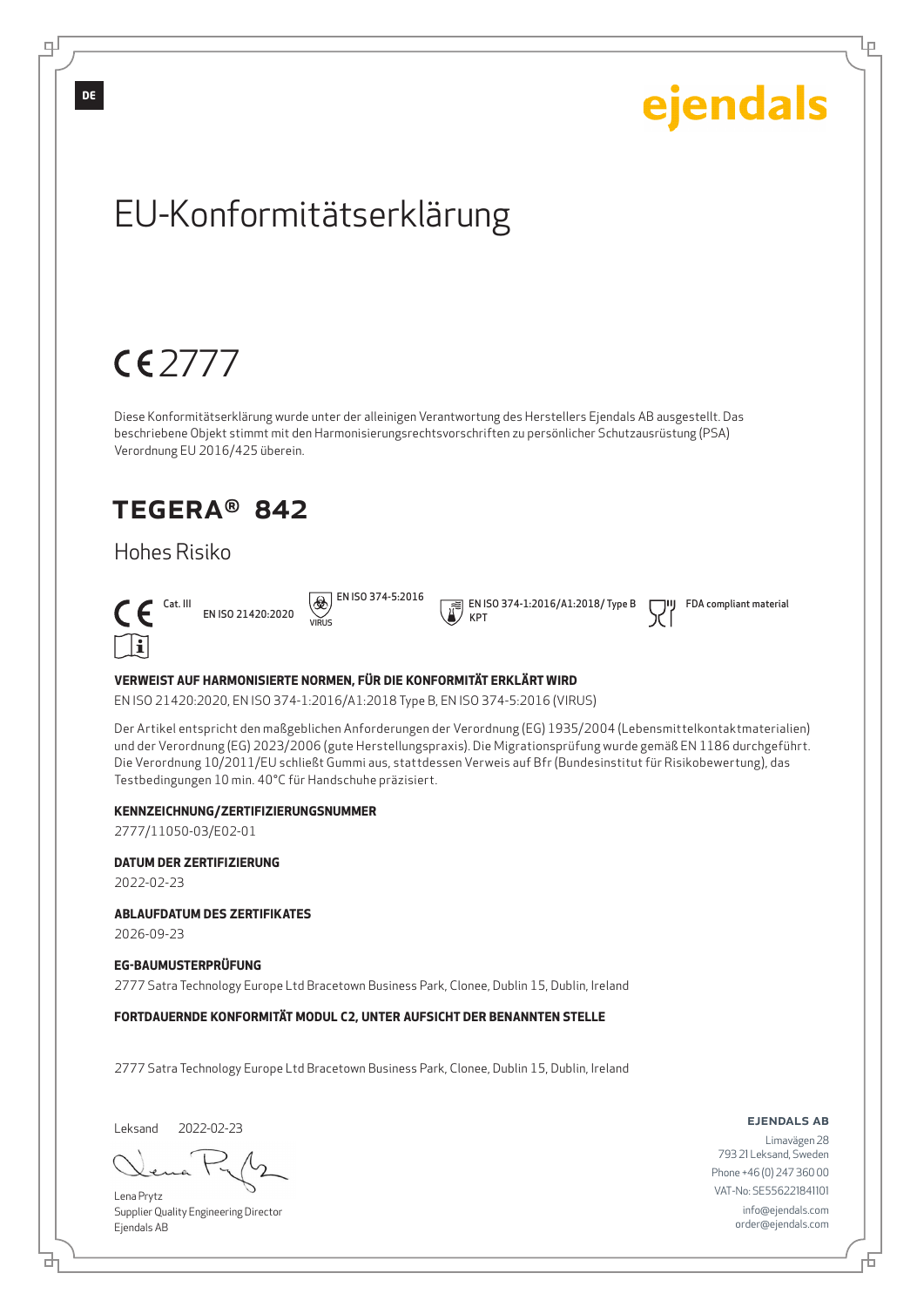

Leksand 2022-02-23

브

∓

Lena Prytz Supplier Quality Engineering Director Ejendals AB

ejendals ab

Limavägen 28 793 21 Leksand, Sweden Phone +46 (0) 247 360 00 VAT-No: SE556221841101 info@ejendals.com order@ejendals.com

Б

Lр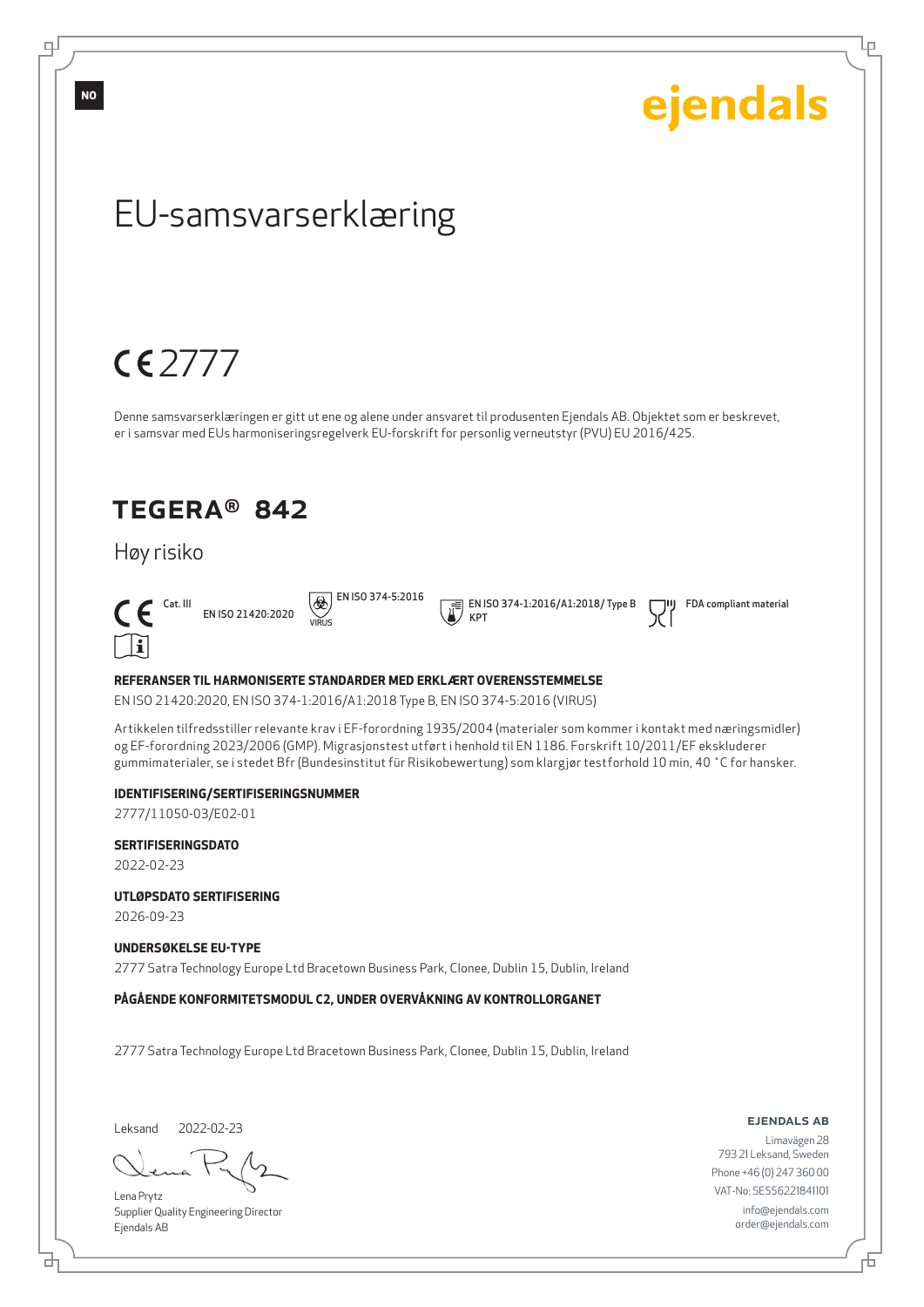Lр

## ЕС Декларация соответствия

## 2777

Эта декларация соответствия выпущена под ответственностью производителя Ejendals AB. Объект соответствует законодательным требованиям ЕС, указанным в Регламенте о средствах индивидуальной защиты (СИЗ) 2016/425.

### TEGERA® 842

#### Высокий риск



EN ISO 21420:2020 VIRUS

 $\overline{\bigcircledast}$  EN ISO 374-5:2016 KPT

EN ISO 374-1:2016/A1:2018/ Type B

FDA compliant material

#### **ССЫЛКИ НА ГАРМОНИЗИРОВАННЫЕ СТАНДАРТЫ, СООТВЕТСТВИЕ КОТОРЫМ ЗАЯВЛЕНО**

EN ISO 21420:2020, EN ISO 374-1:2016/A1:2018 Type B, EN ISO 374-5:2016 (VIRUS)

Объект удовлетворяет соответствующим требованиям регламента ЕС 1935/2004 (Материалы, контактирующие с пищей) и регламента ЕС 2023/2006 (Надлежащая производственная практика). Испытание на скорость миграцию выполнено в соответствии с EN 1186. Регламент 10/2011/EC исключает использование резины, испытание выполнено в соответствии с требованиями Bfr (Bundesinstitut für Risikobewertung), которые устанавливают параметры 10 минут, 40 ˚C для перчаток.

#### **ИДЕНТИФИКАЦИОННЫЙ НОМЕР / НОМЕР СЕРТИФИКАТА**

2777/11050-03/E02-01

**ДАТА ВЫДАЧИ СЕРТИФИКАТА**

**2022-02-23**

**ДАТА ОКОНЧАНИЯ СРОКА ДЕЙСТВИЯ СЕРТИФИКАТА 2026-09-23**

#### **ТЕСТИРОВАНИЕ ПО СТАНДАРТУ ЕС**

2777 Satra Technology Europe Ltd Bracetown Business Park, Clonee, Dublin 15, Dublin, Ireland

#### **ТЕКУЩИЙ МОДУЛЬ СООТВЕТСТВИЯ C2, ПОД НАБЛЮДЕНИЕМ ОРГАНА ПО СЕРТИФИКАЦИИ**

2777 Satra Technology Europe Ltd Bracetown Business Park, Clonee, Dublin 15, Dublin, Ireland

Leksand 2022-02-23

б

Lena Prytz Supplier Quality Engineering Director Ejendals AB

#### ejendals ab

Б

Limavägen 28 793 21 Leksand, Sweden Phone +46 (0) 247 360 00 VAT-No: SE556221841101 info@ejendals.com order@ejendals.com

**RU**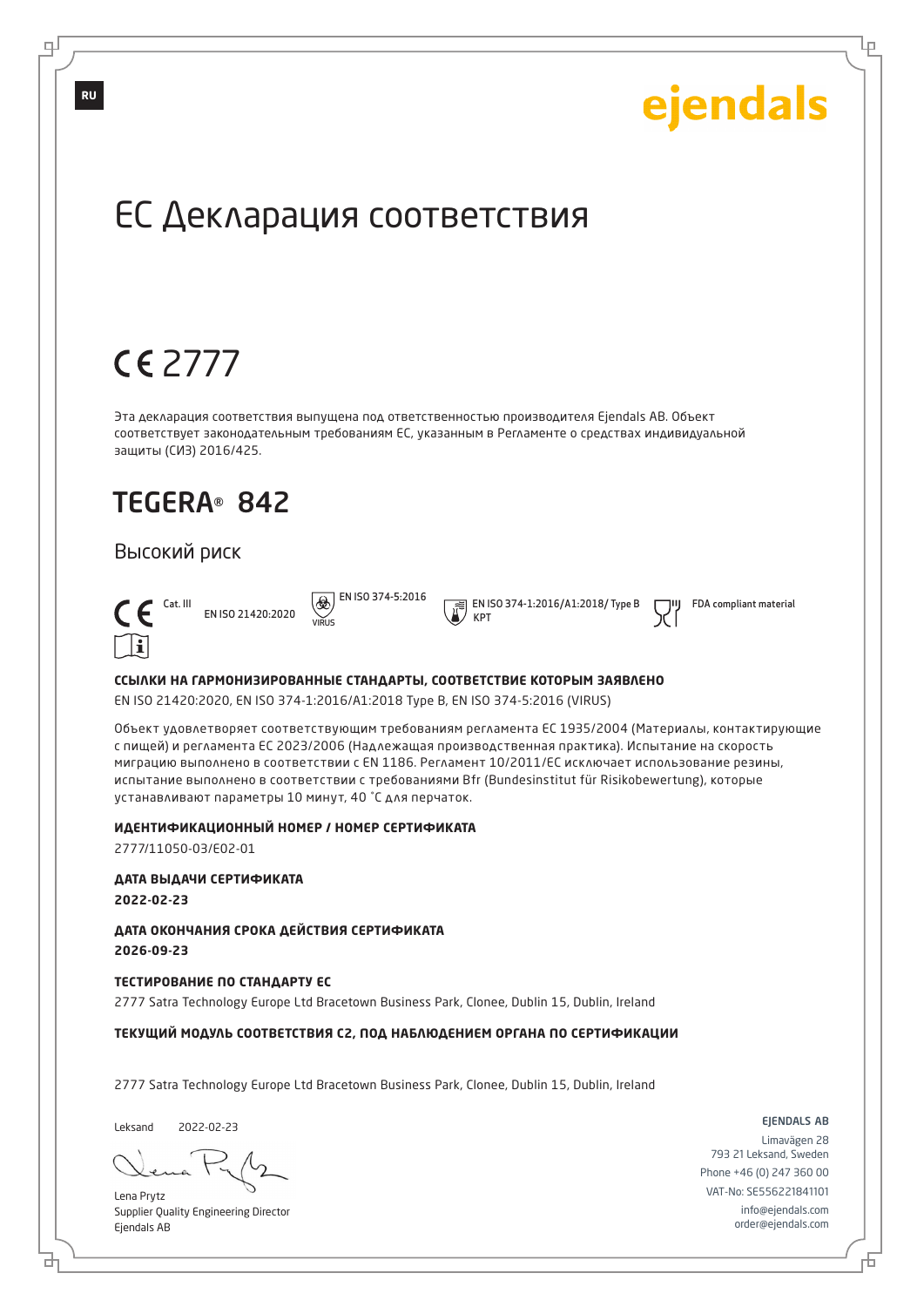Lр

## EU-verklaring van conformiteit

## 2777

Deze conformiteitsverklaring wordt verstrekt onder volledige verantwoordelijkheid van de fabrikant Ejendals AB. Het beschreven doel is in overeenstemming met de harmonisatiewetgeving van de Unie Persoonlijke beschermingsmiddelen (PBM) Verordening 2016/425.

### TEGERA® 842

### Hoog risico



EN ISO 21420:2020 VIRUS

 $\Theta$  EN ISO 374-5:2016

 EN ISO 374-1:2016/A1:2018/ Type B KPT

FDA compliant material

#### **VERWIJZINGEN NAAR GEHARMONISEERDE NORMEN WAAROP DE CONFORMITEITSVERKLARING BETREKKING HEEFT**

EN ISO 21420:2020, EN ISO 374-1:2016/A1:2018 Type B, EN ISO 374-5:2016 (VIRUS)

Het artikel voldoet aan de relevante eisen van de Europese Verordening 1935/2004 (materialen in contact met voedsel) en de Europese Verordening 2023/2006 (GMP). De migratietest uitgevoerd volgens EN 1186. De verordening 10/2011/EG sluit rubbermateriaal uit, maar verwijst naar naar Bfr (Bundesinstitut für Risikobewertung) die testomstandigheden verduidelijkt 10 min, 40°C voor handschoenen.

#### **IDENTIFICATIE/NUMMER CERTIFICERING**

2777/11050-03/E02-01

#### **CERTIFICERINGSDATUM**

2022-02-23

**VERVALDATUM CERTIFICERING**

2026-09-23

#### **EU-TYPEONDERZOEK**

2777 Satra Technology Europe Ltd Bracetown Business Park, Clonee, Dublin 15, Dublin, Ireland

**LOPENDE OVEREENSTEMMING MODULE C2, ONDER TOEZICHT VAN DE AANGEMELDE INSTANTIE**

2777 Satra Technology Europe Ltd Bracetown Business Park, Clonee, Dublin 15, Dublin, Ireland

Leksand 2022-02-23

브

Lena Prytz Supplier Quality Engineering Director Ejendals AB

#### ejendals ab

Б

Limavägen 28 793 21 Leksand, Sweden Phone +46 (0) 247 360 00 VAT-No: SE556221841101 info@ejendals.com order@ejendals.com

**NL**

ᆗ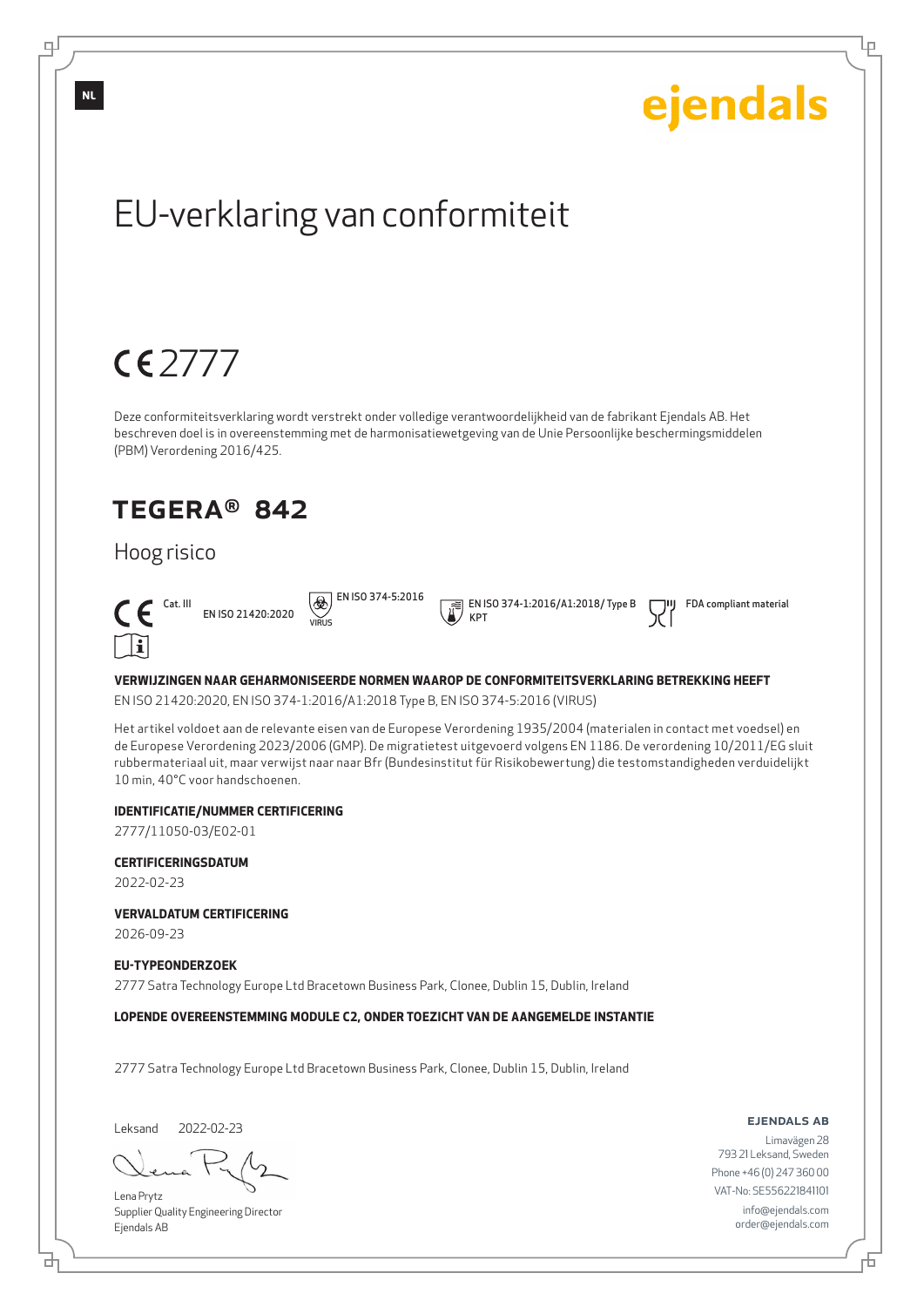## ejendals Dichiarazione UE di conformità  $CE$ La presente dichiarazione di conformità è rilasciata sotto l'esclusiva responsabilità del fabbricante Ejendals AB. L'oggetto descritto è conforme alla normativa di armonizzazione dell'Unione in materia di Dispositivi di Protezione Individuale (DPI) Regolamento UE 2016/425. TEGERA® 842 Rischio elevato  $\boxed{\bigcircledR}$  EN ISO 374-5:2016 EN ISO 374-1:2016/A1:2018/ Type B FDA compliant material  $\epsilon$ EN ISO 21420:2020 KPT VIRUS  $\lceil \cdot \rceil$ i **RIFERIMENTI ALLE NORME ARMONIZZATE ALLE QUALI SI DICHIARA LA CONFORMITÀ**

EN ISO 21420:2020, EN ISO 374-1:2016/A1:2018 Type B, EN ISO 374-5:2016 (VIRUS)

L'articolo soddisfa i requisiti previsti dal Regolamento europeo 1935/2004 (Materiali a contatto con alimenti) e dal Regolamento europeo 2023/2006 (GMP). Test di migrazione eseguito ai sensi di EN 1186. Il regolamento 10/2011/CE esclude i materiali in gomma, si fa dunque riferimento invece al Bfr (Bundesinstitut für Risikobewertung) che specifica come condizioni di prova 10 min. e 40 °C per i guanti.

#### **IDENTIFICAZIONE/NUMERO DI CERTIFICAZIONE**

2777/11050-03/E02-01

#### **DATA DI CERTIFICAZIONE**

2022-02-23

#### **DATA DI SCADENZA DELLA CERTIFICAZIONE**

2026-09-23

#### **ESAME TIPO UE**

2777 Satra Technology Europe Ltd Bracetown Business Park, Clonee, Dublin 15, Dublin, Ireland

#### **MODULO DI CONFORMITÀ C2 IN CORSO, SOTTO LA VIGILANZA DELL'ORGANISMO NOTIFICATO**

2777 Satra Technology Europe Ltd Bracetown Business Park, Clonee, Dublin 15, Dublin, Ireland

Leksand 2022-02-23

₫

Lena Prytz Supplier Quality Engineering Director Ejendals AB

ejendals ab

Б

Lр

Limavägen 28 793 21 Leksand, Sweden Phone +46 (0) 247 360 00 VAT-No: SE556221841101 info@ejendals.com order@ejendals.com

டி

**IT**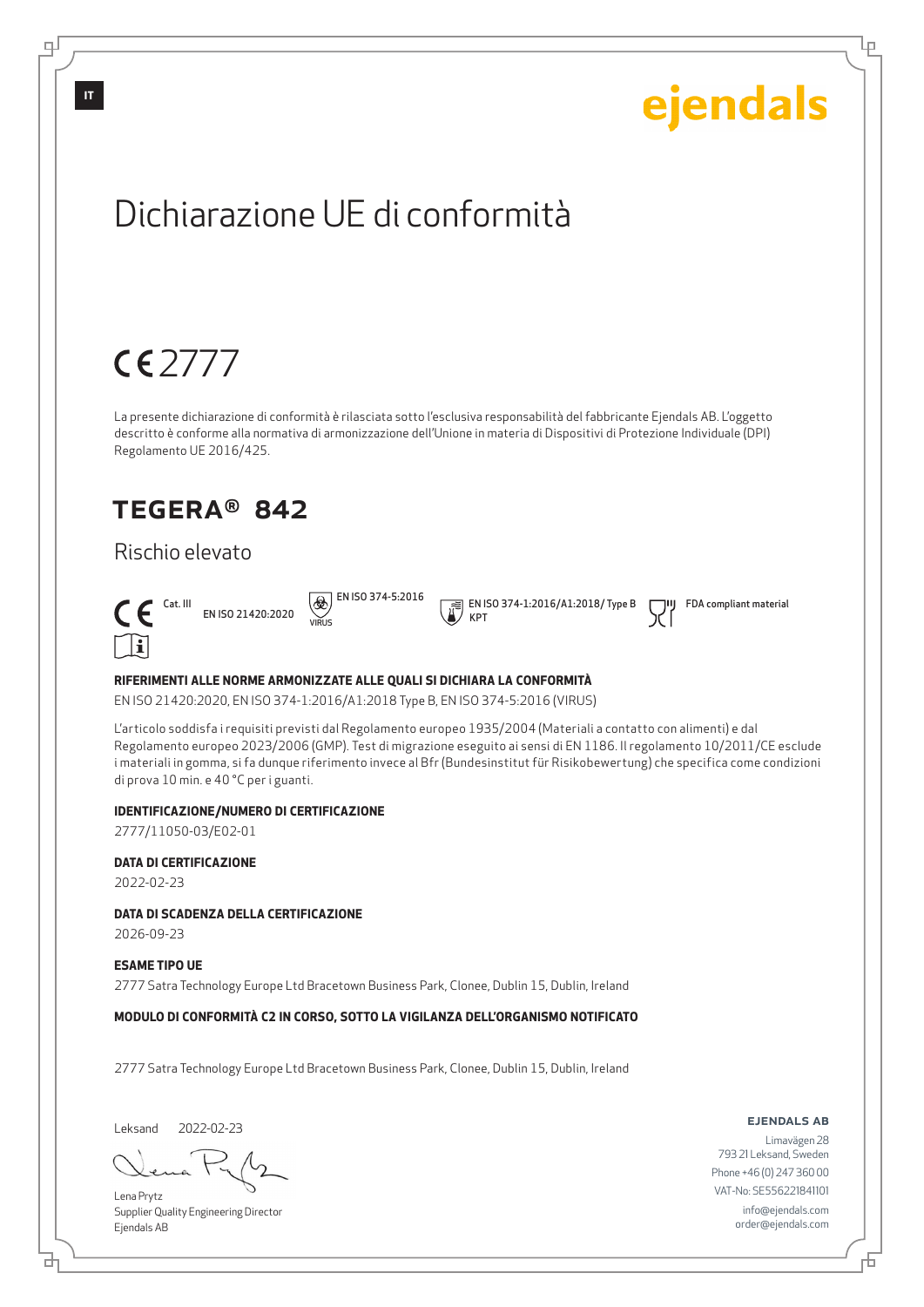Lр

## Deklaracja zgodności UE

## $CE$

Niniejsza deklaracja zgodności została wydana na wyłączną odpowiedzialność producenta, firmy Ejendals AB. Przedmiot opisany w niniejszej deklaracji jest zgodny z wymaganiami unijnego prawodawstwa harmonizacyjnego, zawartymi w rozporządzeniu EU 2016/425 w sprawie środków ochrony indywidualnej.

### TEGERA® 842

### Wysokie ryzyko



EN ISO 21420:2020 VIRUS

 $\circledR$  EN ISO 374-5:2016

 EN ISO 374-1:2016/A1:2018/ Type B KPT

FDA compliant material

#### **ODWOŁANIA DO NORM ZHARMONIZOWANYCH, W ODNIESIENIU DO KTÓRYCH DEKLAROWANA JEST ZGODNOŚĆ**

EN ISO 21420:2020, EN ISO 374-1:2016/A1:2018 Type B, EN ISO 374-5:2016 (VIRUS)

Artykuł spełnia odpowiednie wymagania zawarte w rozporządzeniu UE 1935/2004 (Materiały i wyroby przeznaczone do kontaktu z żywnością) oraz w rozporządzeniu UE 2023/2006 (Dobre praktyki produkcyjne). Test migracji został przeprowadzony zgodnie z normą EN 1186. Rozporządzenie 10/2011/EC wyklucza materiały gumowe. W zamian należy odnieść się do dokumentu wydanego przez Bfr (Bundesinstitut für Risikobewertung), który określa warunki testu rękawic na 10 min i 40˚C.

#### **IDENTYFIKACJA/NUMER CERTYFIKATU**

2777/11050-03/E02-01

#### **DATA WYSTAWIENIA CERTYFIKATU**

2022-02-23

#### **DATA WAŻNOŚCI CERTYFIKATU**

2026-09-23

#### **BADANIE TYPU UE**

2777 Satra Technology Europe Ltd Bracetown Business Park, Clonee, Dublin 15, Dublin, Ireland

#### **STAŁY MODUŁ ZGODNOŚCI C2, POD NADZOREM JEDNOSTKI NOTYFIKOWANEJ**

2777 Satra Technology Europe Ltd Bracetown Business Park, Clonee, Dublin 15, Dublin, Ireland

Leksand 2022-02-23

б

Lena Prytz Supplier Quality Engineering Director Ejendals AB

#### ejendals ab

Б

Limavägen 28 793 21 Leksand, Sweden Phone +46 (0) 247 360 00 VAT-No: SE556221841101 info@ejendals.com order@ejendals.com

**PL**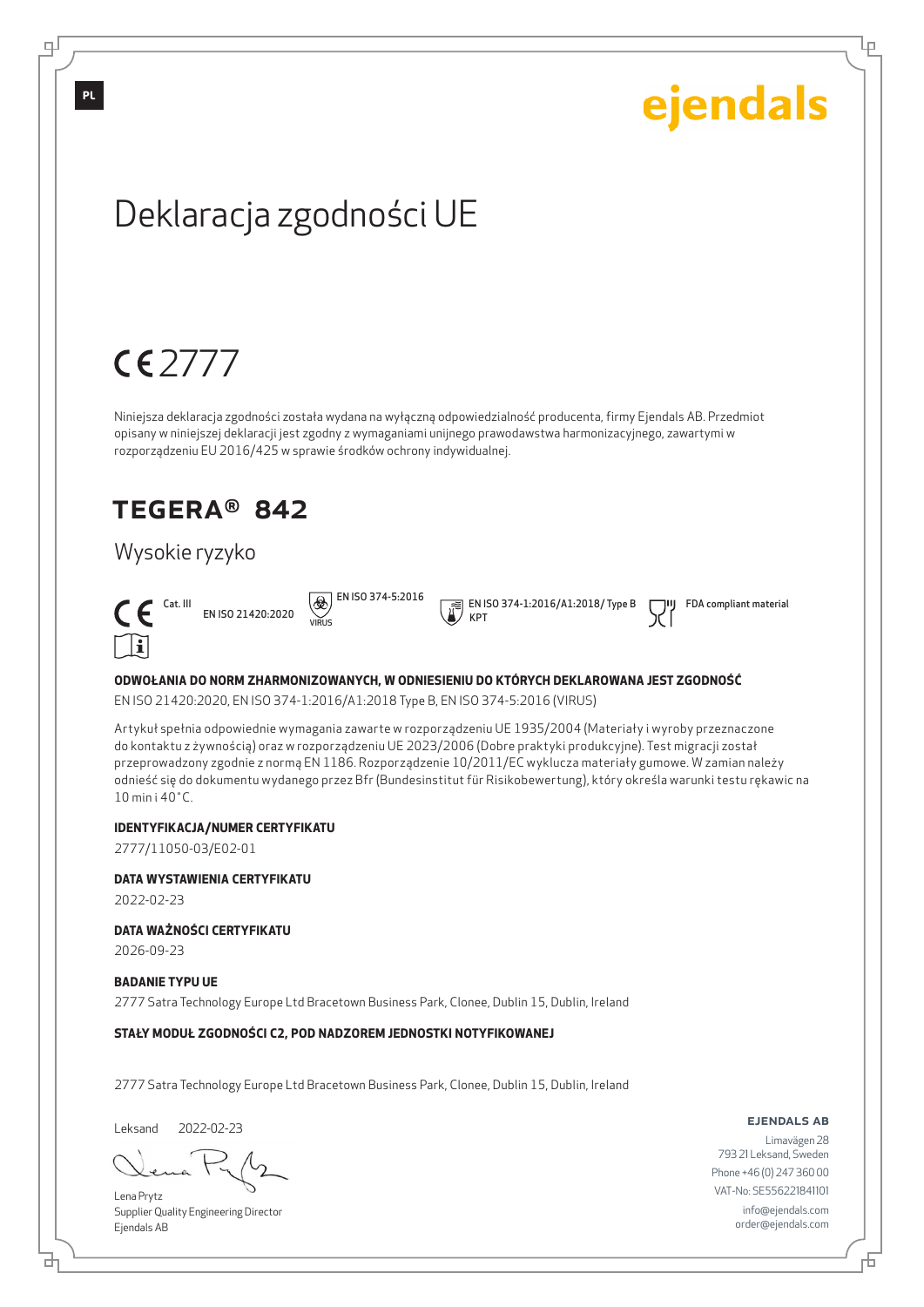Lр

## Declaración UE de conformidad

## 2777

Esta declaración de conformidad se publica bajo la responsabilidad exclusiva del fabricante Ejendals AB. El objeto descrito está en conformidad con la legislación de armonización europea sobre equipos de protección personal (PPE) Reglamento UE 2016/425.

### TEGERA® 842

### Riesgo alto



EN ISO 21420:2020  $\Theta$  EN ISO 374-5:2016 VIRUS

 EN ISO 374-1:2016/A1:2018/ Type B KPT

FDA compliant material

#### **REFERENCIAS A LAS NORMAS ARMONIZADAS A LAS CUALES SE DECLARA LA CONFORMIDAD**

EN ISO 21420:2020, EN ISO 374-1:2016/A1:2018 Type B, EN ISO 374-5:2016 (VIRUS)

El artículo cumple los requisitos pertinentes del Reglamento europeo 1935/2004 (Materiales en contacto con alimentos) y del Reglamento europeo 2023/2006 (GMP). El test de migración se ha realizado conforme a la norma EN 1186. El Reglamento 10/2011/CE excluye el material de goma; en su lugar se hace referencia a Bfr (Bundesinstitut für Risikobewertung), que aclara las condiciones del test de 10 min, 40 ˚C para los guantes.

#### **IDENTIFICACIÓN/NÚMERO DE CERTIFICACIÓN**

2777/11050-03/E02-01

#### **FECHA DE CERTIFICACIÓN**

2022-02-23

#### **FECHA DE CADUCIDAD DE LA CERTIFICACIÓN**

2026-09-23

#### **ANÁLISIS DE TIPO UE**

2777 Satra Technology Europe Ltd Bracetown Business Park, Clonee, Dublin 15, Dublin, Ireland

#### **CONFORMIDAD EN CURSO MÓDULO C2, BAJO VIGILANCIA DEL ORGANISMO NOTIFICADOR**

2777 Satra Technology Europe Ltd Bracetown Business Park, Clonee, Dublin 15, Dublin, Ireland

Leksand 2022-02-23

₫

Lena Prytz Supplier Quality Engineering Director Ejendals AB

#### ejendals ab

Б

Limavägen 28 793 21 Leksand, Sweden Phone +46 (0) 247 360 00 VAT-No: SE556221841101 info@ejendals.com order@ejendals.com

**ES**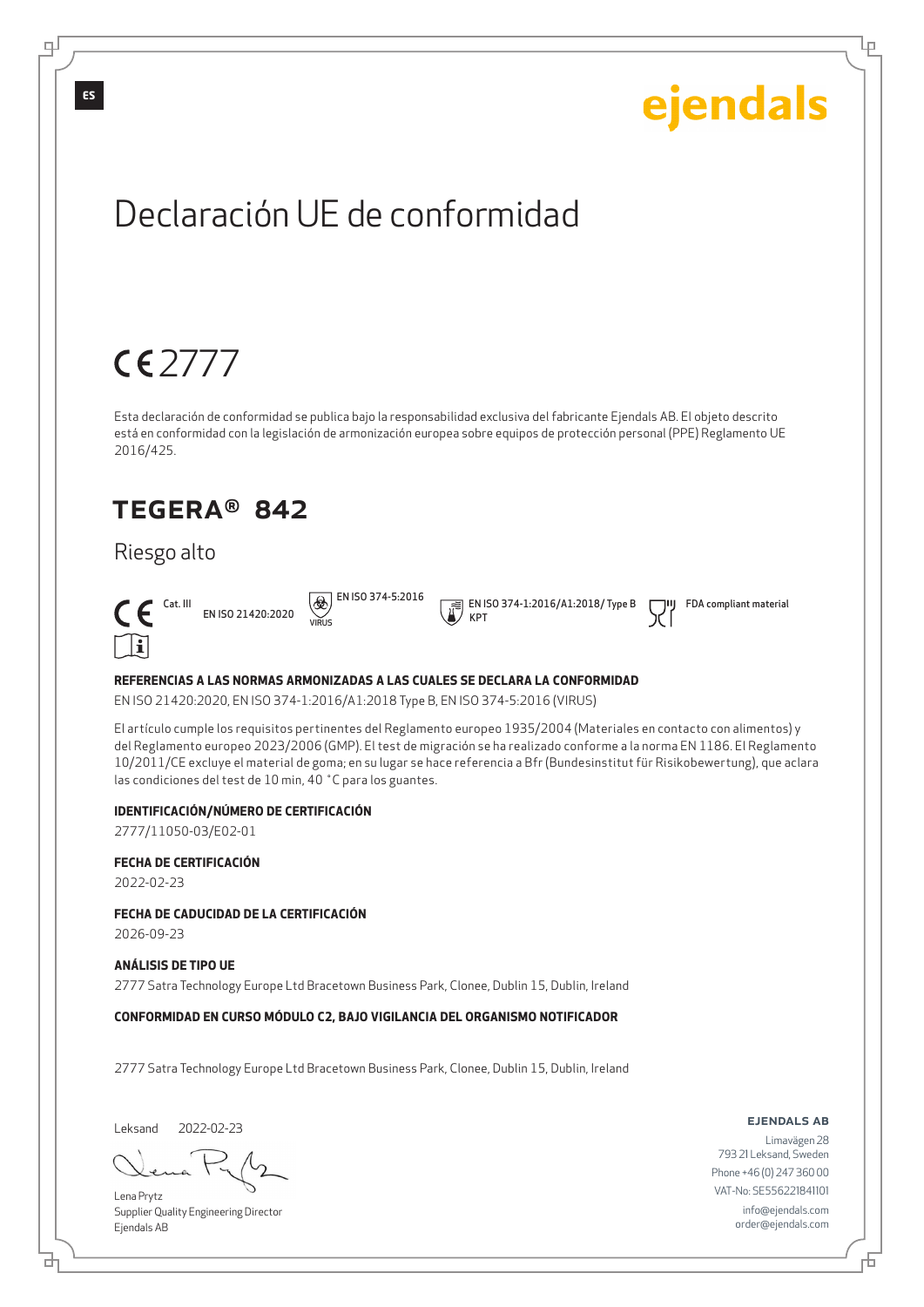Lр

## Prohlášení EU o shodě výrobku

## $CE$

Toto prohlášení o shodě se vydává na výhradní odpovědnost výrobce, kterým je Ejendals AB. Popsaný předmět je ve shodě s harmonizačními právními předpisy Unie: nařízením EU 2016/425 o osobních ochranných prostředcích (OOP).

### TEGERA® 842

### Vysoké riziko



EN ISO 21420:2020 VIRUS

 $\circledR$  EN ISO 374-5:2016

 EN ISO 374-1:2016/A1:2018/ Type B KPT

FDA compliant material

#### **ODKAZY NA HARMONIZOVANÉ NORMY, NA JEJICHŽ ZÁKLADĚ SE SHODA PROHLAŠUJE**

EN ISO 21420:2020, EN ISO 374-1:2016/A1:2018 Type B, EN ISO 374-5:2016 (VIRUS)

Zboží splňuje příslušné požadavky evropského nařízení 1935/2004 (o materiálech určených pro styk s potravinami) a evropského nařízení 2023/2006 (o správné výrobní praxi pro materiály a předměty určené pro styk s potravinami). Zkouška migrace byla provedena podle normy EN 1186. Nařízení 10/2011/ES vylučuje gumový materiál a místo toho odkazuje na předpis Bfr (Bundesinstitut für Risikobewertung), který objasňuje podmínky pro zkoušení rukavic po dobu 10 min při 40 ˚C.

#### **OZNAČENÍ/ČÍSLO CERTIFIKACE**

2777/11050-03/E02-01

#### **DATUM CERTIFIKACE**

2022-02-23

**DATUM KONCE PLATNOSTI CERTIFIKACE**

2026-09-23

#### **TYPOVÁ ZKOUŠKA EU**

2777 Satra Technology Europe Ltd Bracetown Business Park, Clonee, Dublin 15, Dublin, Ireland

**PRŮBĚŽNÝ MODUL SHODY C2 POD DOHLEDEM OZNÁMENÉHO SUBJEKTU**

2777 Satra Technology Europe Ltd Bracetown Business Park, Clonee, Dublin 15, Dublin, Ireland

Leksand 2022-02-23

Lena Prytz Supplier Quality Engineering Director Ejendals AB

#### ejendals ab

Limavägen 28 793 21 Leksand, Sweden Phone +46 (0) 247 360 00 VAT-No: SE556221841101 info@ejendals.com order@ejendals.com

டி

**CS**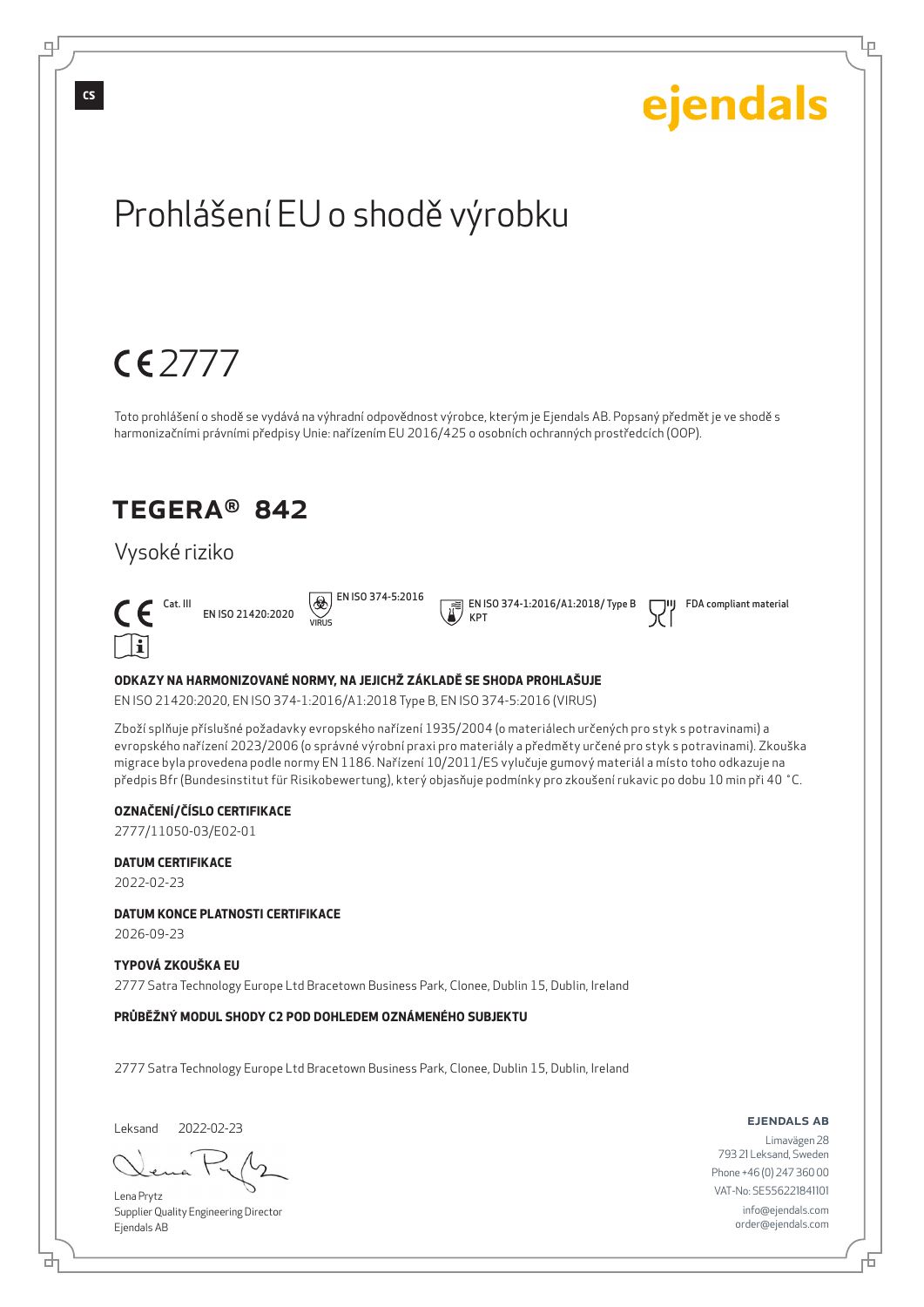Lр

## EU-megfelelőségi nyilatkozat

## $CE$

Ezt a megfelelőségi nyilatkozatot a gyártó, az Ejendals AB kizárólagos felelősségvállalása mellett bocsátják ki. A leírt tárgy megfelel az egyéni védőeszközökre vonatkozó tagállami jogszabályok harmonizásáról szóló (EU) 2016/425-ös rendelet rendelkezéseinek.

### TEGERA® 842

### Magas kockázat

Cat. III



EN ISO 21420:2020 VIRUS

 $\Theta$  EN ISO 374-5:2016

 EN ISO 374-1:2016/A1:2018/ Type B KPT

FDA compliant material

#### **HIVATKOZVA A HARMONIZÁLT SZABVÁNYOKRA, AMELYEKRE A MEGFELELŐSÉGI NYILATKOZAT VONATKOZIK**

EN ISO 21420:2020, EN ISO 374-1:2016/A1:2018 Type B, EN ISO 374-5:2016 (VIRUS)

Az termék megfelel az élelmiszerekkel érintkezésbe kerülő anyagokról és tárgyakról szóló 1935/04/EK-rendelet és a helyes gyártási gyakorlatról (Good Manufacturing Practices – GMP) szóló, 2023/2006/EK számú rendelet vonatkozó követelményeinek. A migrációs tesztet az EN 1186-os számú szabványnak megfelelően elvégezték. A 10/2011/EKrendelet nem vonatkozik a gumi anyagokra, ehelyett mérvadó a Bfr (Bundesinstitut für Risikobewertung, Szövetségi Kockázatértékelési Intézet), amely a kesztyűkre egyértelműen 10 percet és 40 ˚C-t ad meg tesztfeltételként.

#### **TANÚSÍTÁS AZONOSÍTÓ-/SORSZÁMA**

2777/11050-03/E02-01

**TANÚSÍTÁS DÁTUMA**

2022-02-23

#### **TANÚSÍTÁS LEJÁRATA**

2026-09-23

#### **EU-TÍPUSÚ VIZSGÁLAT**

2777 Satra Technology Europe Ltd Bracetown Business Park, Clonee, Dublin 15, Dublin, Ireland

#### **C2 FOLYAMATOS MEGFELELŐSÉGI MODUL, A KIJELÖLT SZERVEZET FELÜGYELETE ALATT**

2777 Satra Technology Europe Ltd Bracetown Business Park, Clonee, Dublin 15, Dublin, Ireland

Leksand 2022-02-23

б

Lena Prytz Supplier Quality Engineering Director Ejendals AB

#### ejendals ab

Б

Limavägen 28 793 21 Leksand, Sweden Phone +46 (0) 247 360 00 VAT-No: SE556221841101 info@ejendals.com order@ejendals.com

**HU**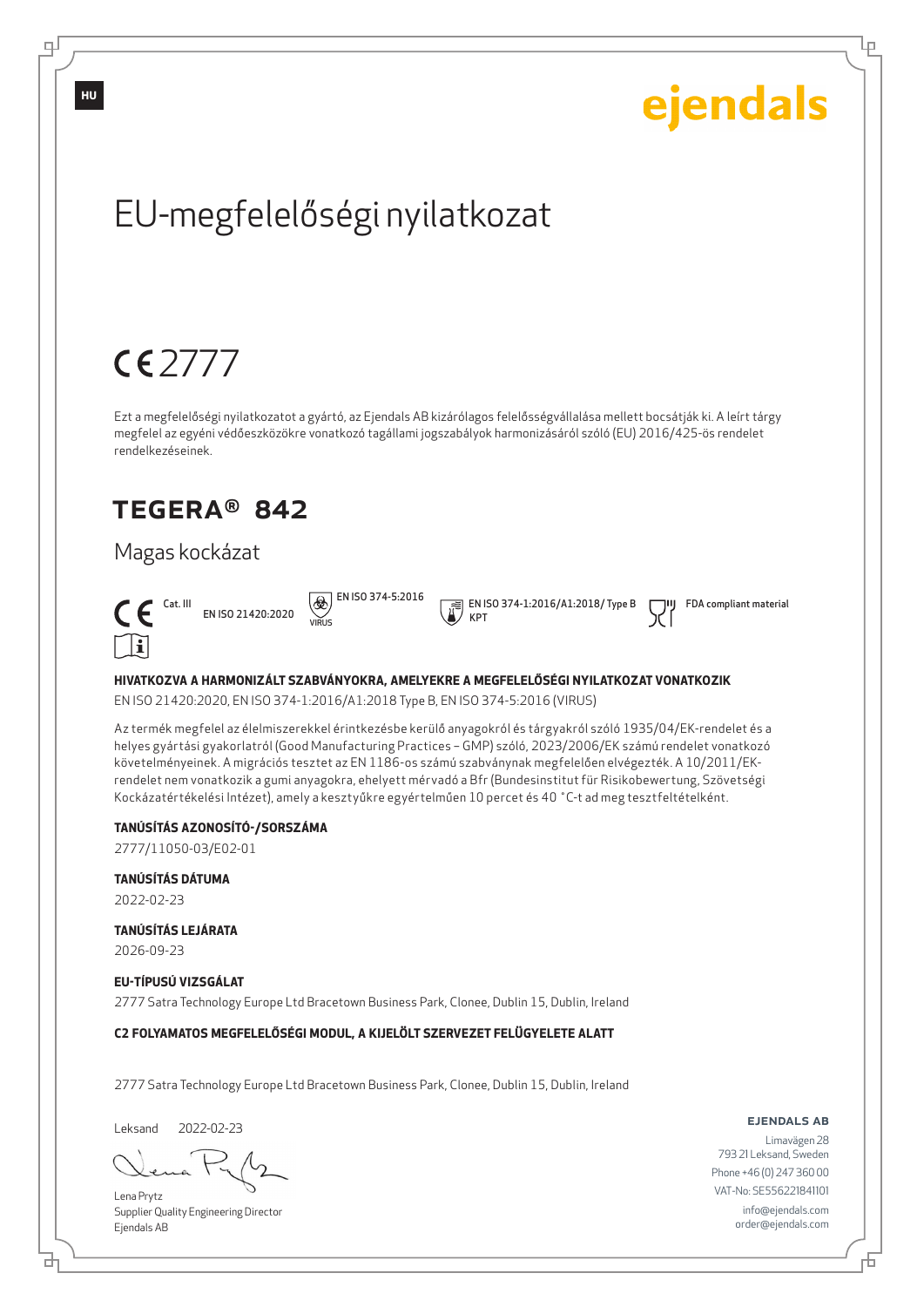

브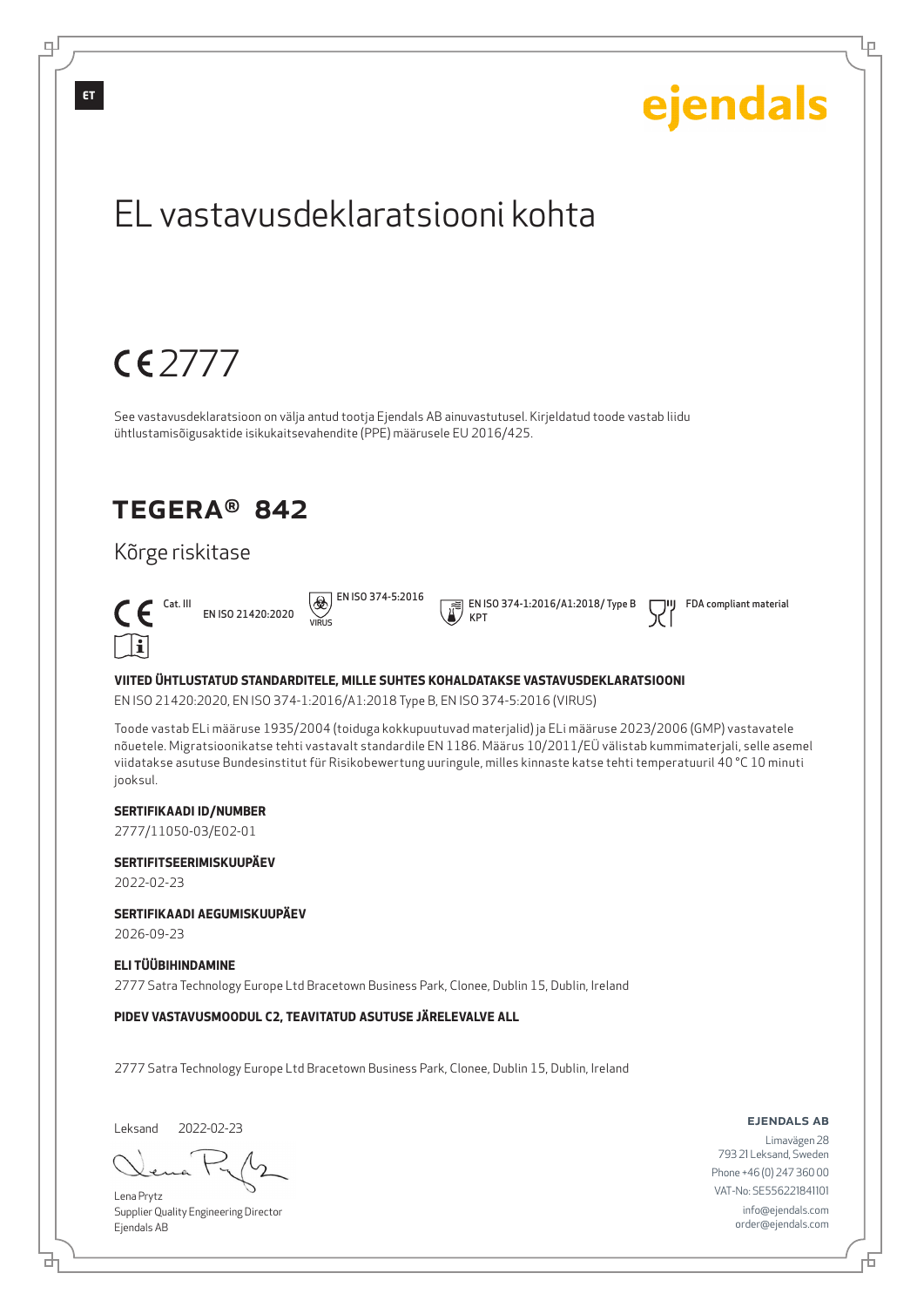Lр

## Declaração UE de conformidade

## 2777

Esta declaração de conformidade é emitida sob a exclusiva responsabilidade do fabricante, a Ejendals AB. O objeto descrito encontra-se em conformidade com a legislação de harmonização da União, o Regulamento da UE 2016/425 relativo a Equipamento de Proteção Individual (EPI).

### TEGERA® 842

### Alto risco



EN ISO 21420:2020 VIRUS

 $\circledR$  EN ISO 374-5:2016

 EN ISO 374-1:2016/A1:2018/ Type B KPT

FDA compliant material

#### **REFERÊNCIAS A NORMAS HARMONIZADAS COM AS QUAIS SE DECLARA CONFORMIDADE**

EN ISO 21420:2020, EN ISO 374-1:2016/A1:2018 Type B, EN ISO 374-5:2016 (VIRUS)

O artigo cumpre requisitos relevantes no Regulamento Europeu 1935/2004 (Materiais em contacto com alimentos) e no Regulamento Europeu 2023/2006 (BPF). O teste de migração foi realizado de acordo com a norma EN 1186. O regulamento 10/2011/CE exclui material de borracha. Em alternativa, consultar a legislação do Bfr (Bundesinstitut für Risikobewertung) que clarifica as condições do teste para luvas: 10 min., 40 ˚C.

#### **IDENTIFICAÇÃO/NÚMERO DA CERTIFICAÇÃO**

2777/11050-03/E02-01

#### **DATA DA CERTIFICAÇÃO**

2022-02-23

**DATA DE EXPIRAÇÃO DA CERTIFICAÇÃO**

2026-09-23

#### **EXAME UE DE TIPO**

2777 Satra Technology Europe Ltd Bracetown Business Park, Clonee, Dublin 15, Dublin, Ireland

#### **CONFORMIDADE CONTÍNUA DO MÓDULO C2, SOB FISCALIZAÇÃO DO ORGANISMO NOTIFICADOR**

2777 Satra Technology Europe Ltd Bracetown Business Park, Clonee, Dublin 15, Dublin, Ireland

Leksand 2022-02-23

б

Lena Prytz Supplier Quality Engineering Director Ejendals AB

#### ejendals ab

Б

Limavägen 28 793 21 Leksand, Sweden Phone +46 (0) 247 360 00 VAT-No: SE556221841101 info@ejendals.com order@ejendals.com

டி

**PT**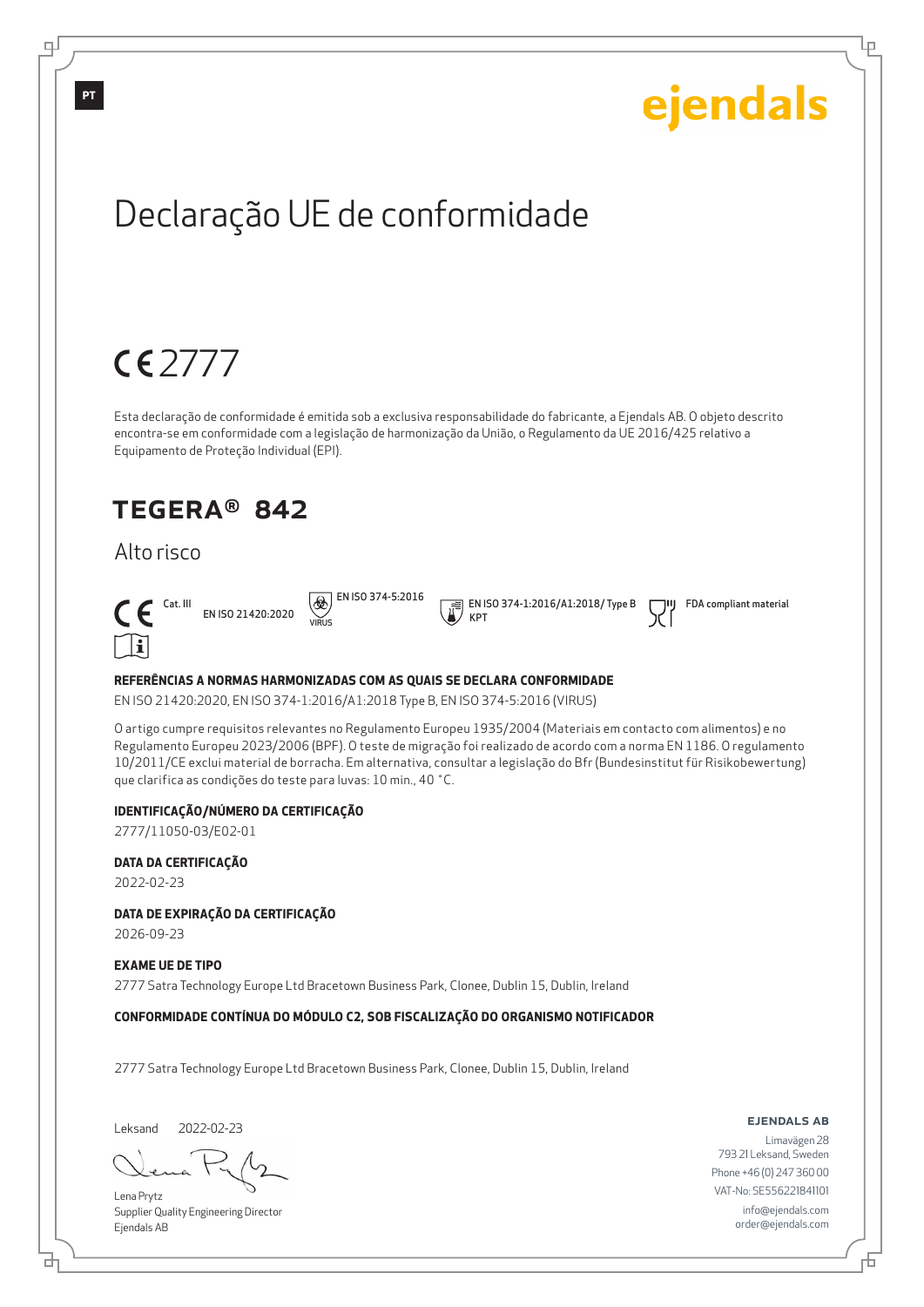Lр

## Declaraţie UE privind conformitatea

## 2777

Această declaraţie de conformitate este emisă în condiţiile responsabilităţii exclusive a producătorului Ejendals AB. Obiectul descris este în conformitate cu Regulamentul PPE UE 2016/425, referitor la echipamentele de protecţie personală (Personal Protective Equipment – PPE), din cadrul legislaţiei de armonizare a Uniunii.

### TEGERA® 842

### Risc ridicat



EN ISO 21420:2020 VIRUS

 $\circledR$  EN ISO 374-5:2016

 EN ISO 374-1:2016/A1:2018/ Type B KPT

FDA compliant material

#### **TRIMITERI LA STANDARDELE ARMONIZATE CU CARE ESTE DECLARATĂ CONFORMITATEA**

EN ISO 21420:2020, EN ISO 374-1:2016/A1:2018 Type B, EN ISO 374-5:2016 (VIRUS)

Articolul îndeplineşte cerinţele relevante din Regulamentul european 1935/2004 (Materiale în contact cu alimentele) şi din Regulamentul european 2023/2006 (GMP). Testul de migrare a fost efectuat în conformitate cu EN 1186. Regulamentul 10/2011/CE exclude materialul din cauciuc, în schimb, referinţa la Bfr (Bundesinstitut für Risikobewertung) clarifică condiţiile de test de 10 minute, la 40 ˚C pentru mănuşi.

#### **IDENTIFICARE/NUMĂR DE CERTIFICARE**

2777/11050-03/E02-01

**DATA CERTIFICĂRII**

2022-02-23

**DATA DE EXPIRARE A CERTIFICĂRII**

2026-09-23

#### **EXAMINARE TIP UE**

2777 Satra Technology Europe Ltd Bracetown Business Park, Clonee, Dublin 15, Dublin, Ireland

**MODUL DE CONFORMITATE C2 ÎN CURS, SUB SUPRAVEGHEREA ORGANISMULUI AUTORIZAT**

2777 Satra Technology Europe Ltd Bracetown Business Park, Clonee, Dublin 15, Dublin, Ireland

Leksand 2022-02-23

б

Lena Prytz Supplier Quality Engineering Director Ejendals AB

#### ejendals ab

Б

Limavägen 28 793 21 Leksand, Sweden Phone +46 (0) 247 360 00 VAT-No: SE556221841101 info@ejendals.com order@ejendals.com

டி

**RO**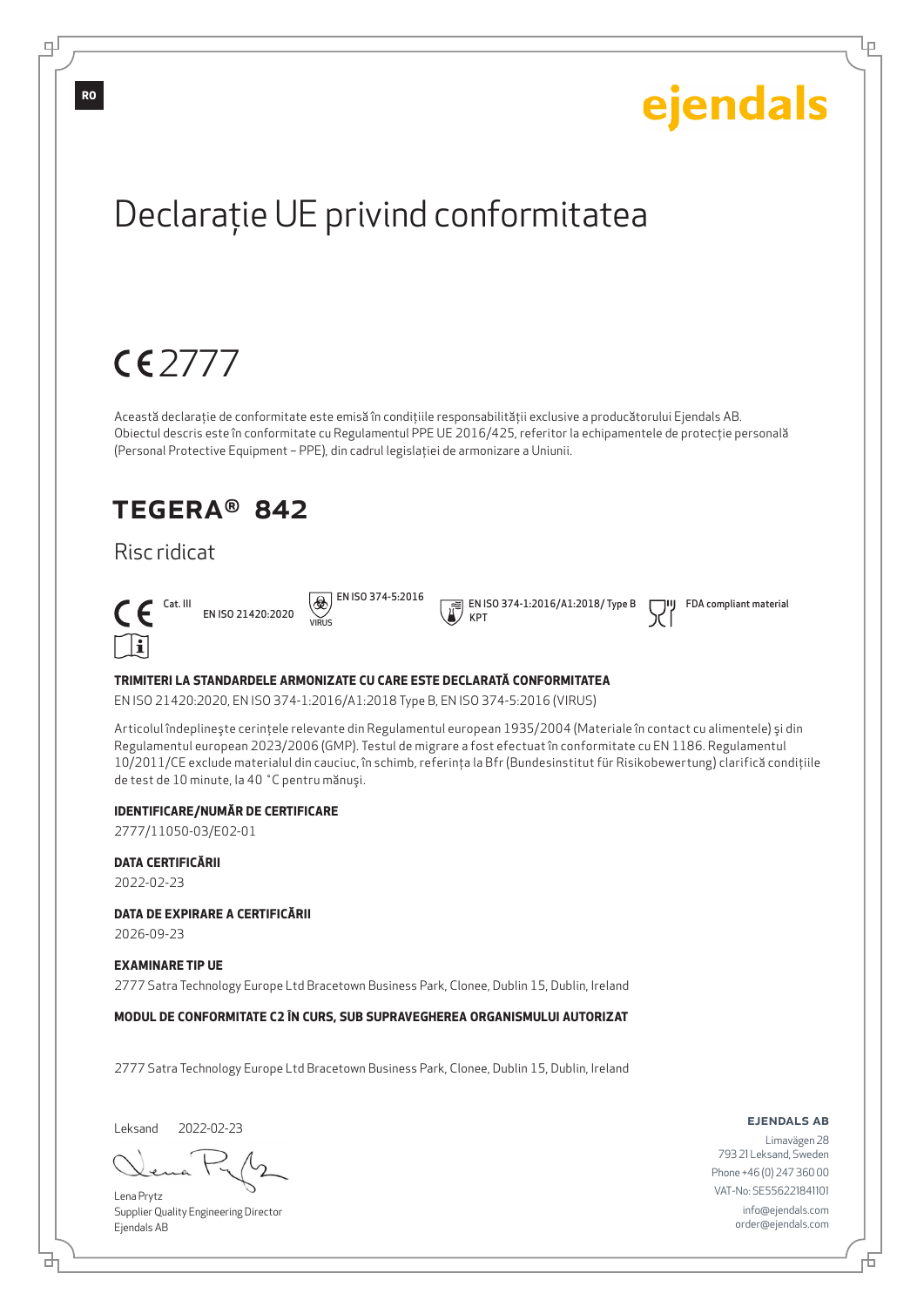Lр

## AB Uygunluk beyanı

## 2777

Bu uygunluk beyanı, üretici Ejendals AB'nin yegane sorumluluğu altında yayımlanır. Açıklanan ürün, Birlik uyum yasası Kişisel Koruyucu Donanım (KKD) Direktifi EU 2016/425 sayılı AB Yönetmeliği ile uyumludur.

### TEGERA® 842

### Yüksek risk



EN ISO 21420:2020 VIRUS

 $\circledR$  EN ISO 374-5:2016

 EN ISO 374-1:2016/A1:2018/ Type B KPT

FDA compliant material

#### **UYGUNLUĞUN BEYAN EDILDIĞI UYUMLU STANDARTLAR IÇIN REFERANSLAR**

EN ISO 21420:2020, EN ISO 374-1:2016/A1:2018 Type B, EN ISO 374-5:2016 (VIRUS)

Doküman, 1935/2004 sayılı Avrupa Yönetmeliği (Gıdalarla temas eden maddeler) ve 2023/2006 (GMP) sayılı Avrupa Yönetmeliğindeki ilgili gereksinimleri karşılamaktadır. Güç testi, EN 1186'ya göre gerçekleştirildi. 10/2011/EC sayılı yönetmelik, eldivenler için 10 dak, 40˚C test koşullarını netleştiren Bfr (Bundesinstitut für Risikobewertung) referansına karşılık kauçuk malzemeleri hariç tutar.

#### **KIMLIK/SERTIFIKA NUMARASI**

2777/11050-03/E02-01

**SERTIFIKA TARIHI** 2022-02-23

**SERTIFIKA BITIŞ TARIHI**

2026-09-23

#### **AB TIP INCELEMESI**

2777 Satra Technology Europe Ltd Bracetown Business Park, Clonee, Dublin 15, Dublin, Ireland

**ONAYLI KURULUŞUN GÖZETIMINDE DEVAM EDEN UYGUNLUK MODÜLÜ C2**

2777 Satra Technology Europe Ltd Bracetown Business Park, Clonee, Dublin 15, Dublin, Ireland

Leksand 2022-02-23

브

Lena Prytz Supplier Quality Engineering Director Ejendals AB

#### ejendals ab

Б

Limavägen 28 793 21 Leksand, Sweden Phone +46 (0) 247 360 00 VAT-No: SE556221841101 info@ejendals.com order@ejendals.com

**TR**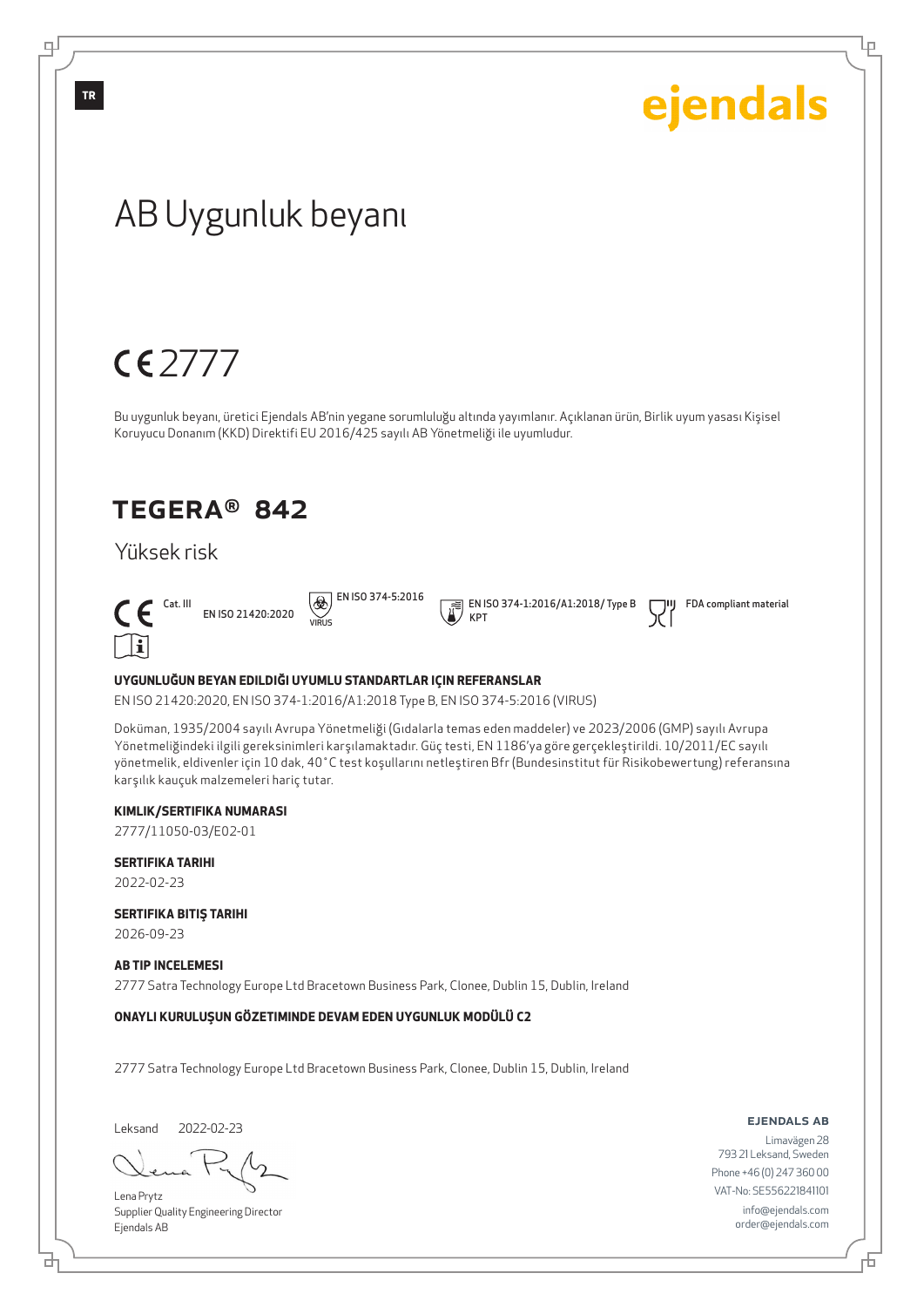Lр

## Vyhlásenie o zhode EÚ

## $CE$

Toto vyhlásenie o zhode sa vydáva výlučne na zodpovednosť výrobcu Ejendals AB. Uvedený predmet vyhlásenia je v zhode s príslušnými harmonizačnými právnymi predpismi Únie Nariadenie EÚ 2016/425 o ochrane osobných ochranných prostriedkov (OOP).

### TEGERA® 842

### Vysoké riziko



EN ISO 21420:2020 VIRUS

 $\circledR$  EN ISO 374-5:2016

 EN ISO 374-1:2016/A1:2018/ Type B KPT

FDA compliant material

#### **ODKAZY NA HARMONIZOVANÉ NORMY, NA ZÁKLADE KTORÝCH BOLA VYHLÁSENÁ ZHODA**

EN ISO 21420:2020, EN ISO 374-1:2016/A1:2018 Type B, EN ISO 374-5:2016 (VIRUS)

Tento výrobok spĺňa príslušné požiadavky uvedené v nariadení EÚ 1935/2004 (Materiály prichádzajúce do styku s potravinami) a nariadení EÚ 2023/2006 (SVP). Test migrácie bol vykonaný podľa EN 1186. Nariadenie 10/2011/ES vylučuje gumový materiál, namiesto toho uvádza odkaz na inštitút Bfr (Bundesinstitut für Risikobewertung), ktorý objasňuje podmienky testu 10 min, 40 °C pre rukavice.

#### **IDENTIFIKÁCIA/ČÍSLO CERTIFIKÁCIE**

2777/11050-03/E02-01

#### **DÁTUM CERTIFIKÁCIE**

2022-02-23

#### **DÁTUM UPLYNUTIA PLATNOSTI CERTIFIKÁTU**

2026-09-23

#### **SKÚŠKA TYPU EÚ**

2777 Satra Technology Europe Ltd Bracetown Business Park, Clonee, Dublin 15, Dublin, Ireland

#### **PRIEBEŽNÝ MODUL ZHODY C2, POD DOHĽADOM NOTIFIKOVANÉHO ORGÁNU**

2777 Satra Technology Europe Ltd Bracetown Business Park, Clonee, Dublin 15, Dublin, Ireland

Leksand 2022-02-23

Lena Prytz Supplier Quality Engineering Director Ejendals AB

#### ejendals ab

Б

Limavägen 28 793 21 Leksand, Sweden Phone +46 (0) 247 360 00 VAT-No: SE556221841101 info@ejendals.com order@ejendals.com

டி

**SK**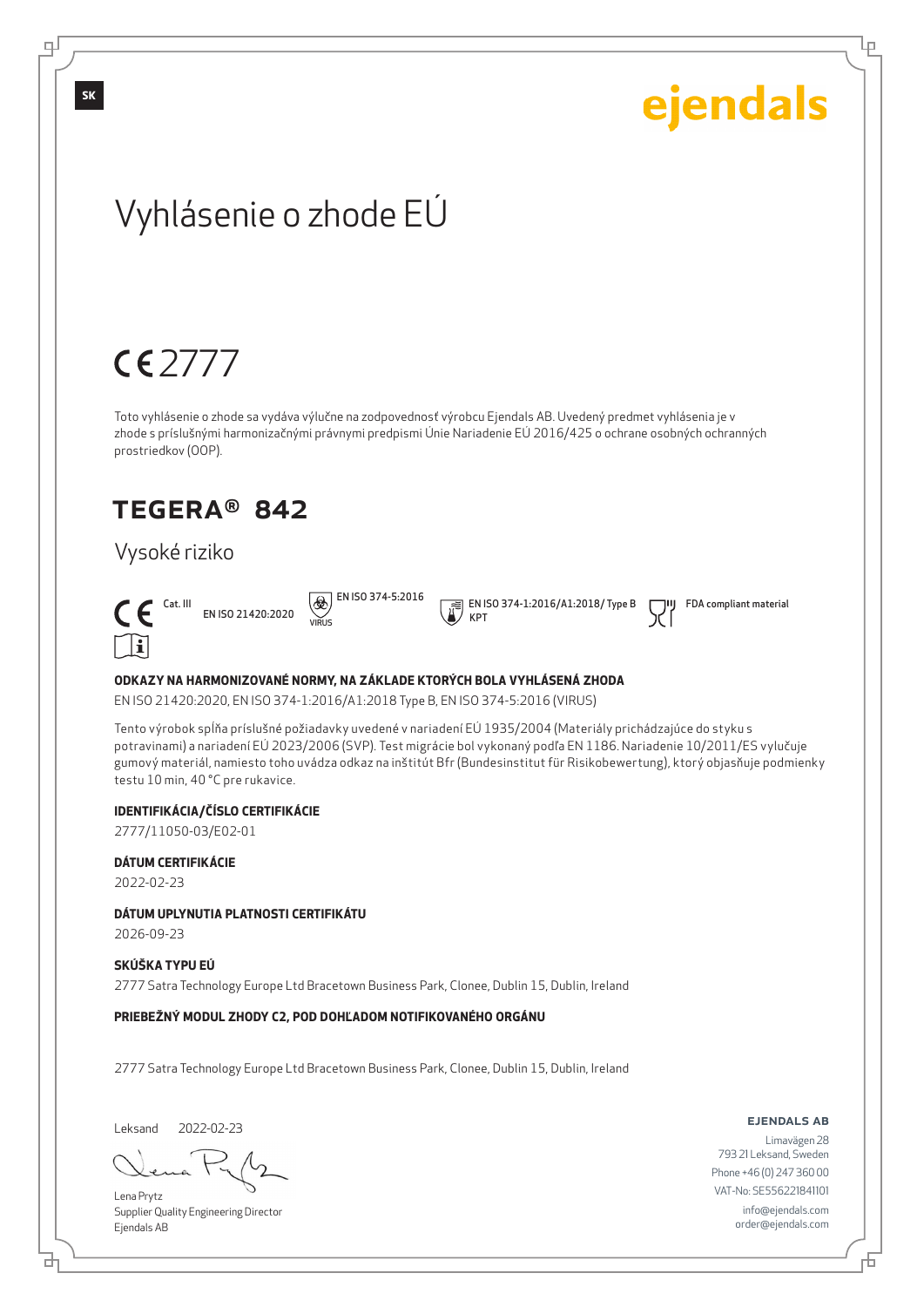# TEGERA® 842 Izjava ES o skladnosti izdelka Ta izjava o skladnosti je izdana z izključno odgovornostjo proizvajalca Ejendals AB. Opisani izdelek je skladen z usklajeno zakonodajo Unije na podlagi Uredbe o osebni varovalni opremi (OVO) EU 2016/425. 2777

### Visoko tveganje



EN ISO 21420:2020 VIRUS

 $\circledR$  EN ISO 374-5:2016

 EN ISO 374-1:2016/A1:2018/ Type B KPT

FDA compliant material

ejendals

Lр

#### **NAVEDBA USKLAJENEGA STANDARDA, NA KATEREGA SE NANAŠA IZJAVA O SKLADNOSTI**

EN ISO 21420:2020, EN ISO 374-1:2016/A1:2018 Type B, EN ISO 374-5:2016 (VIRUS)

Izdelek ustreza bistvenim zahtevam evropske Uredbe 1935/2004 (materiali v stiku z živili) in evropske Uredbe 2023/2006 (dobra proizvodna praksa). Migracijski preskus je bil izveden skladno s standardom EN 1186. Uredba 10/2011/ES izključuje material iz gume, namesto tega je bi uporabljen preskus inštituta Bfr (Bundesinstitut für Risikobewertung), ki za rokavice opredeljuje preskusni pogoj 10 min, 40 ˚C.

#### **IDENTIFIKACIJA/ŠTEVILKA POTRDILA**

2777/11050-03/E02-01

#### **DATUM IZDAJE POTRDILA**

2022-02-23

**ROK VELJAVNOSTI POTRDILA**

2026-09-23

#### **PRESKUS TIPA EU**

2777 Satra Technology Europe Ltd Bracetown Business Park, Clonee, Dublin 15, Dublin, Ireland

**MODUL STALNEGA PREVERJANJA SKLADNOSTI C2 POD NADZOROM PRIGLAŠENEGA ORGANA**

2777 Satra Technology Europe Ltd Bracetown Business Park, Clonee, Dublin 15, Dublin, Ireland

Leksand 2022-02-23

₫

Lena Prytz Supplier Quality Engineering Director Ejendals AB

#### ejendals ab

Б

Limavägen 28 793 21 Leksand, Sweden Phone +46 (0) 247 360 00 VAT-No: SE556221841101 info@ejendals.com order@ejendals.com

цI

**SL**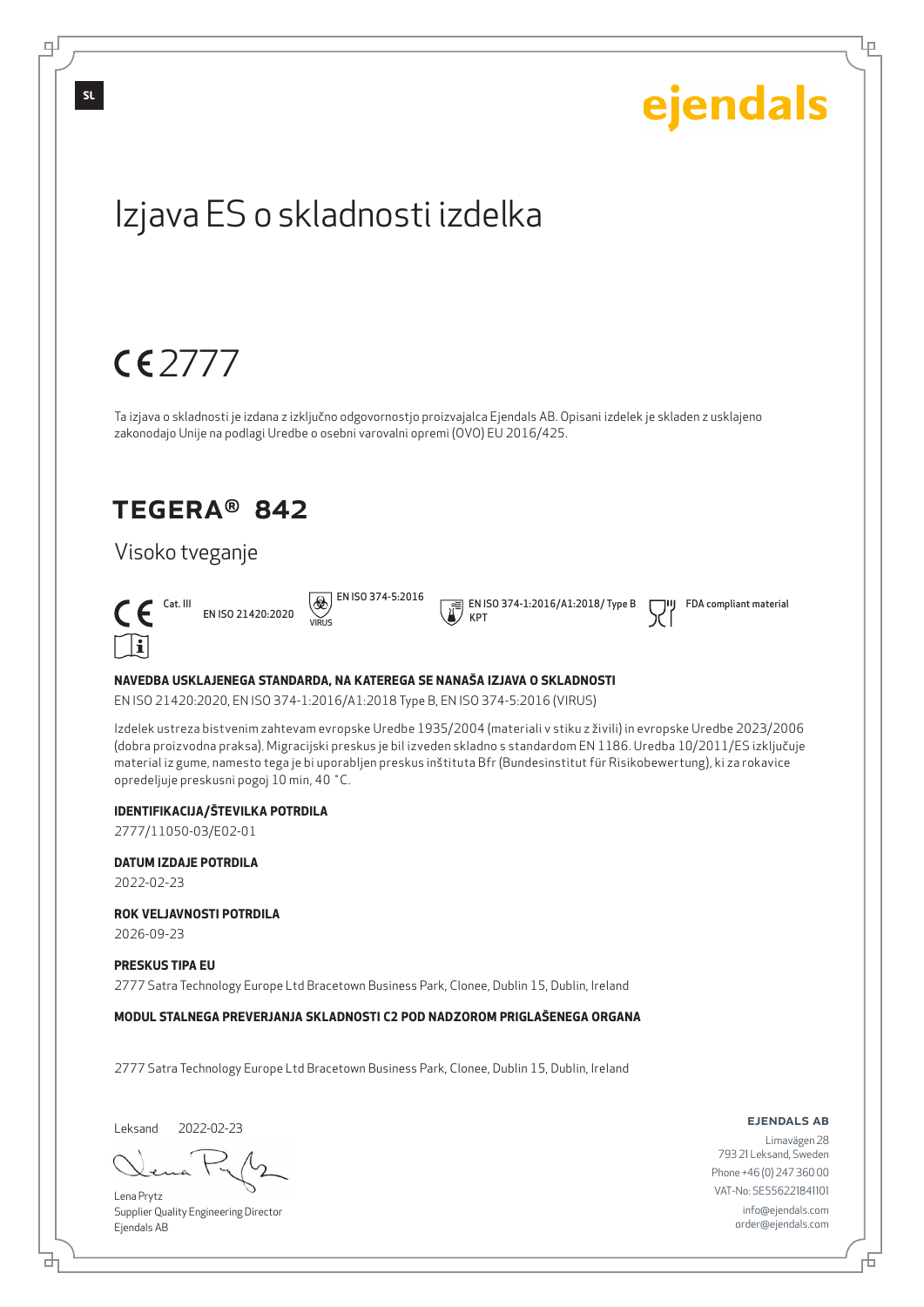Lр

## ES atitikties deklaracija

## 2777

Ši atitikties deklaracija pateikiama tik gamintojo "Ejendals AB" atsakomybe. Nurodytas objektas atitinka Sąjungos derinamųjų teisės aktų asmeninių apsaugos priemonių reglamentą ES 2016/425.

### TEGERA® 842

### Didelė rizika



EN ISO 21420:2020 VIRUS

 $\circledR$  EN ISO 374-5:2016

 EN ISO 374-1:2016/A1:2018/ Type B KPT

FDA compliant material

#### **NUORODOS Į SUDERINTUS STANDARTUS, KURIAIS REMIANTIS DEKLARUOJAMA ATITIKTIS**

EN ISO 21420:2020, EN ISO 374-1:2016/A1:2018 Type B, EN ISO 374-5:2016 (VIRUS)

Šis produktas atitinka taikomus reikalavimus, nustatytus Europos reglamente 1935/2004 (Medžiagos, turinčios sąlytį su maistu) ir Europos reglamente 2023/2006 (GMP). Išsiskyrimo bandymas atliktas pagal EN 1186. Reglamentas 10/2011/EB neapima guminių medžiagų, vietoje to žr. Bfr (Bundesinstitut für Risikobewertung), paaiškinantį pirštinėms bandymo sąlygas kaip 10 min., 40˚C.

#### **IDENTIFIKAVIMAS / SERTIFIKAVIMO NUMERIS**

2777/11050-03/E02-01

#### **SERTIFIKAVIMO DATA**

2022-02-23

#### **SERTIFIKATO GALIOJIMO PABAIGOS DATA**

2026-09-23

#### **ES TIPO PATIKRINIMAS**

2777 Satra Technology Europe Ltd Bracetown Business Park, Clonee, Dublin 15, Dublin, Ireland

#### **NUOLATINĖS ATITIKTIES MODULIS C2, NOTIFIKUOTAJAI ĮSTAIGAI PRIŽIŪRINT**

2777 Satra Technology Europe Ltd Bracetown Business Park, Clonee, Dublin 15, Dublin, Ireland

Leksand 2022-02-23

Lena Prytz Supplier Quality Engineering Director Ejendals AB

#### ejendals ab

Б

Limavägen 28 793 21 Leksand, Sweden Phone +46 (0) 247 360 00 VAT-No: SE556221841101 info@ejendals.com order@ejendals.com

டி

**LT**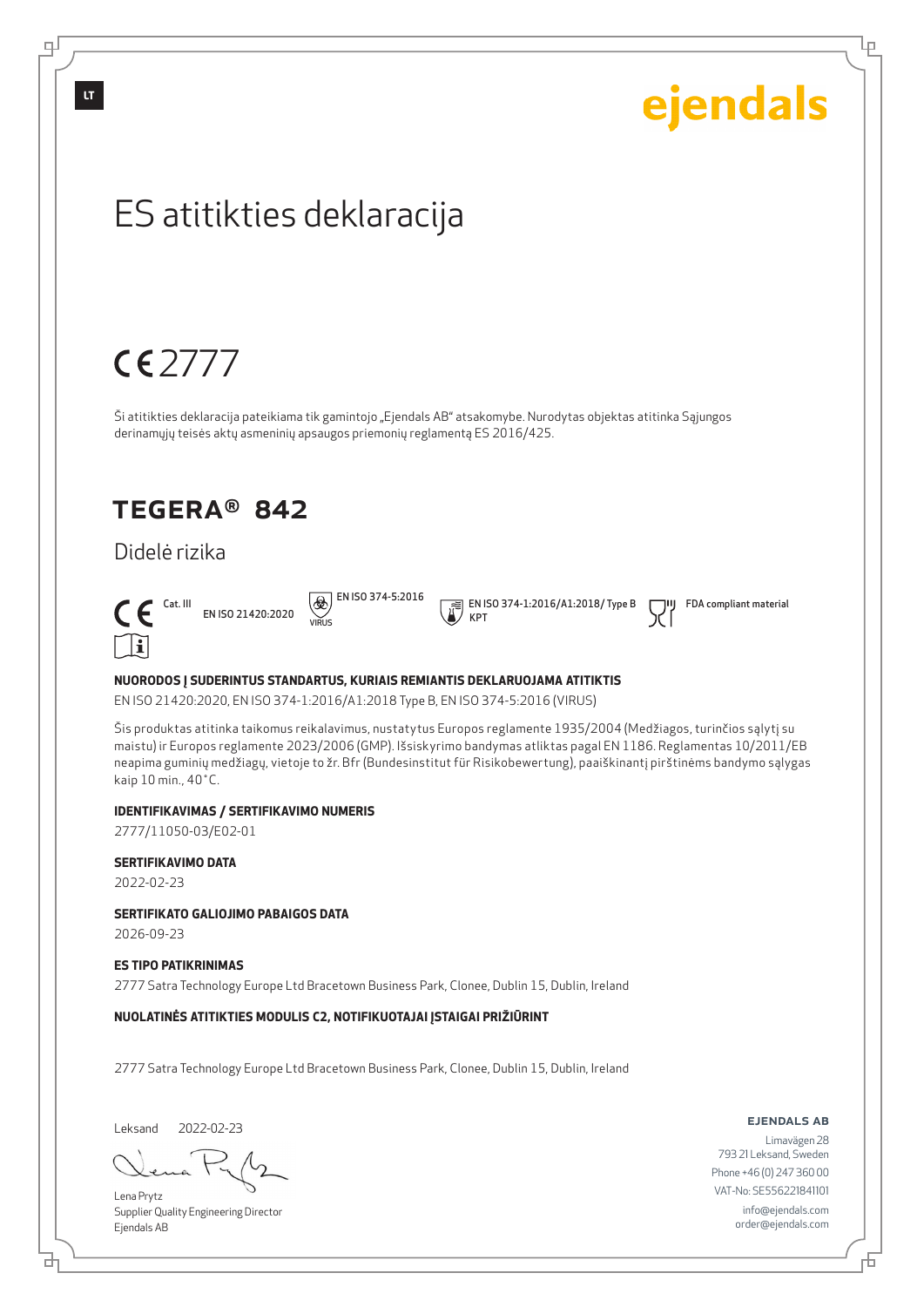

2777/11050-03/E02-01

**SERTIFIKĀTA DATUMS**

2022-02-23

**SERTIFIKĀTA DERĪGUMA TERMIŅŠ**

2026-09-23

**ES TIPA PĀRBAUDE**

2777 Satra Technology Europe Ltd Bracetown Business Park, Clonee, Dublin 15, Dublin, Ireland

**PAŠREIZĒJĀS ATBILSTĪBAS MODULIS C2, PILNVAROTĀS IESTĀDES UZRAUDZĪBĀ**

2777 Satra Technology Europe Ltd Bracetown Business Park, Clonee, Dublin 15, Dublin, Ireland

Leksand 2022-02-23

б

Lena Prytz Supplier Quality Engineering Director Ejendals AB

ejendals ab

Б

Lр

Limavägen 28 793 21 Leksand, Sweden Phone +46 (0) 247 360 00 VAT-No: SE556221841101 info@ejendals.com order@ejendals.com

டி

**LV**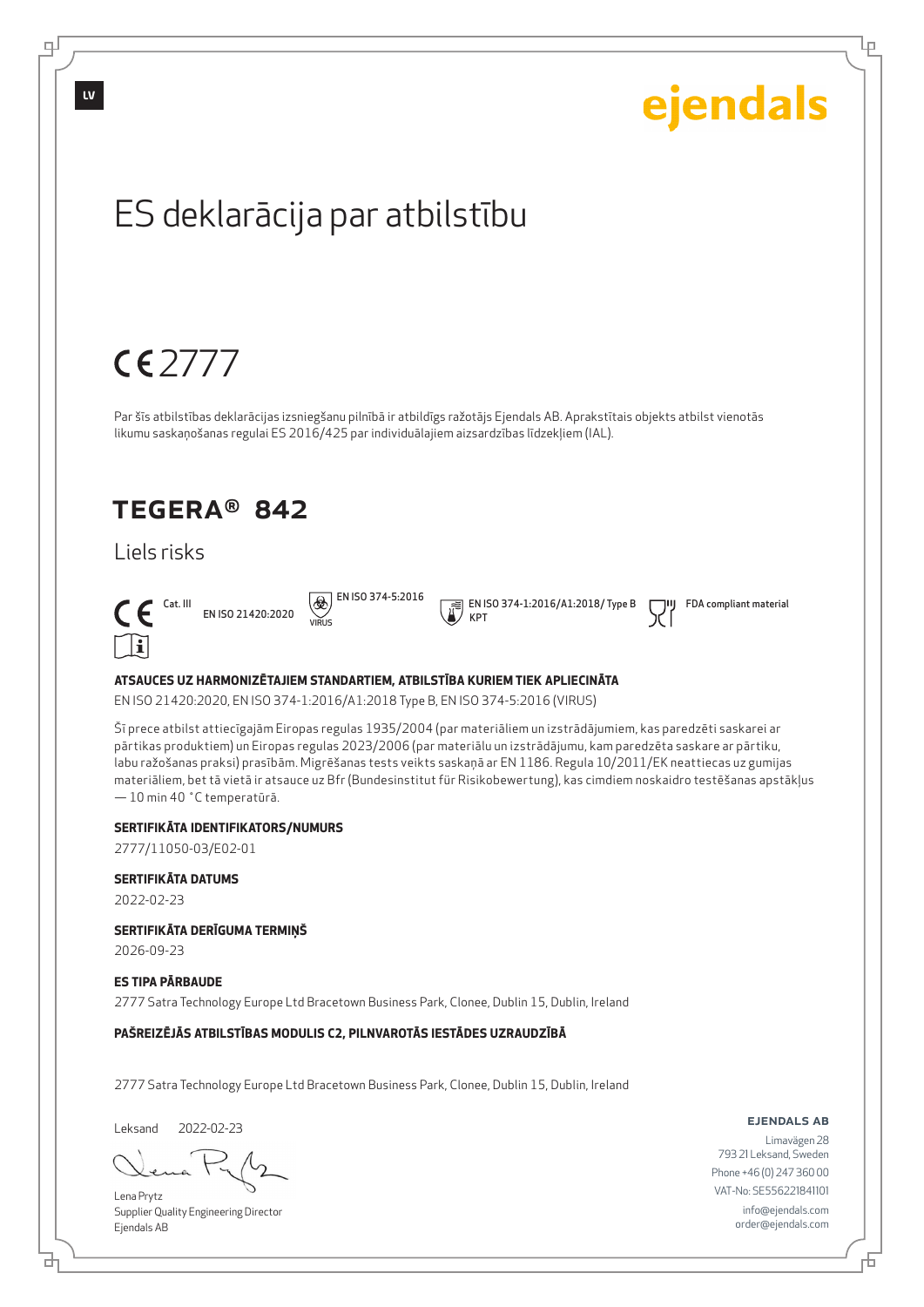Lр

## ЕС декларация за съответствие

## 2777

Настоящата декларация за съответствие е издадена на отговорността на производителя Ejendals AB. Предметът на декларацията е в съответствие със законодателството на Съюза за хармонизация относно личните предпазни средства (ЛПС), Регламент (ЕС) 2016/425.

### TEGERA® 842

#### Висок риск



EN ISO 21420:2020 VIRUS

 $\overline{\bigcircledast}$  EN ISO 374-5:2016

 EN ISO 374-1:2016/A1:2018/ Type B KPT

FDA compliant material

#### **ПОЗОВАВАНИЯ СЕ ХАРМОНИЗИРАНИ СТАНДАРТИ, ЗА КОИТО СЕ ДЕКЛАРИРА СЪОТВЕТСТВИЕ**

EN ISO 21420:2020, EN ISO 374-1:2016/A1:2018 Type B, EN ISO 374-5:2016 (VIRUS)

Предметът отговаря на съответните изисквания на европейски Регламент (ЕО) 1935/2004 (относно материалите, които влизат в контакт с храни) и европейски Регламент (ЕО) 2023/2006 (ДПП). Изпитването за миграция беше извършен съгласно EN 1186. Регламентът 10/2011/ЕО не се отнася до гумени материали, вместо това, отправна точка е становище на Федералния институт за оценка на рискa (BfR), което изяснява условията на изпитване: 10 мин, 40˚C за ръкавици.

#### **ИДЕНТИФИКАЦИЯ/НОМЕР НА СЕРТИФИКАТА**

2777/11050-03/E02-01

**ДАТА НА ИЗДАВАНЕ НА СЕРТИФИКАТА 2022-02-23**

**ДАТА НА ВАЛИДНОСТ НА СЕРТИФИКАТА 2026-09-23**

**ЕС-ТИП ИЗСЛЕДВАНЕ** 2777 Satra Technology Europe Ltd Bracetown Business Park, Clonee, Dublin 15, Dublin, Ireland

#### **ТЕКУЩИЯТ МОДУЛ ЗА СЪОТВЕТСТВИЕ C2 Е ПОД НАДЗОР НА НОТИФИЦИРАНИЯ ОРГАН**

2777 Satra Technology Europe Ltd Bracetown Business Park, Clonee, Dublin 15, Dublin, Ireland

Leksand 2022-02-23

б

Lena Prytz Supplier Quality Engineering Director Ejendals AB

ejendals ab

Б

Limavägen 28 793 21 Leksand, Sweden Phone +46 (0) 247 360 00 VAT-No: SE556221841101 info@ejendals.com order@ejendals.com

**BG**